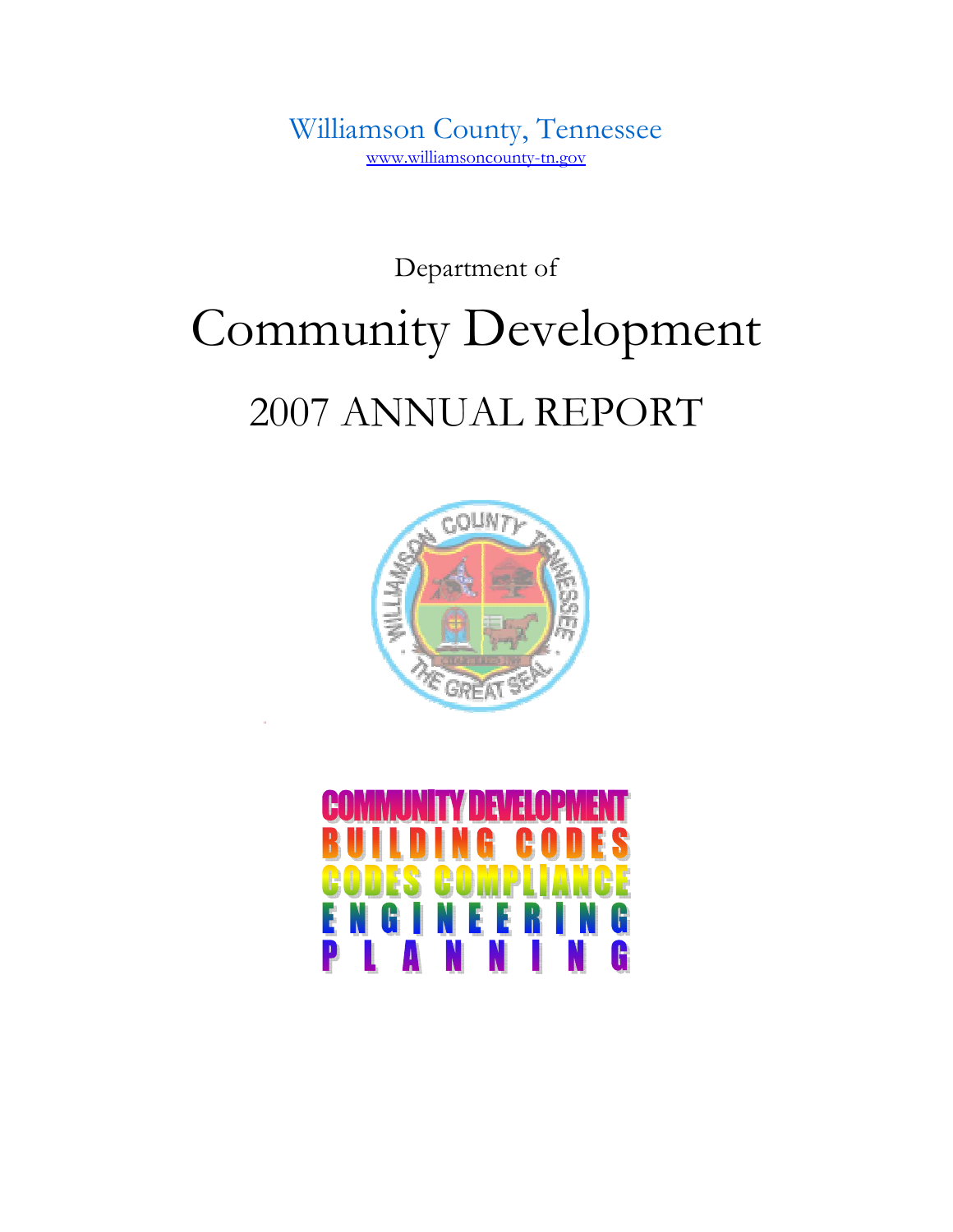# **Table of Contents**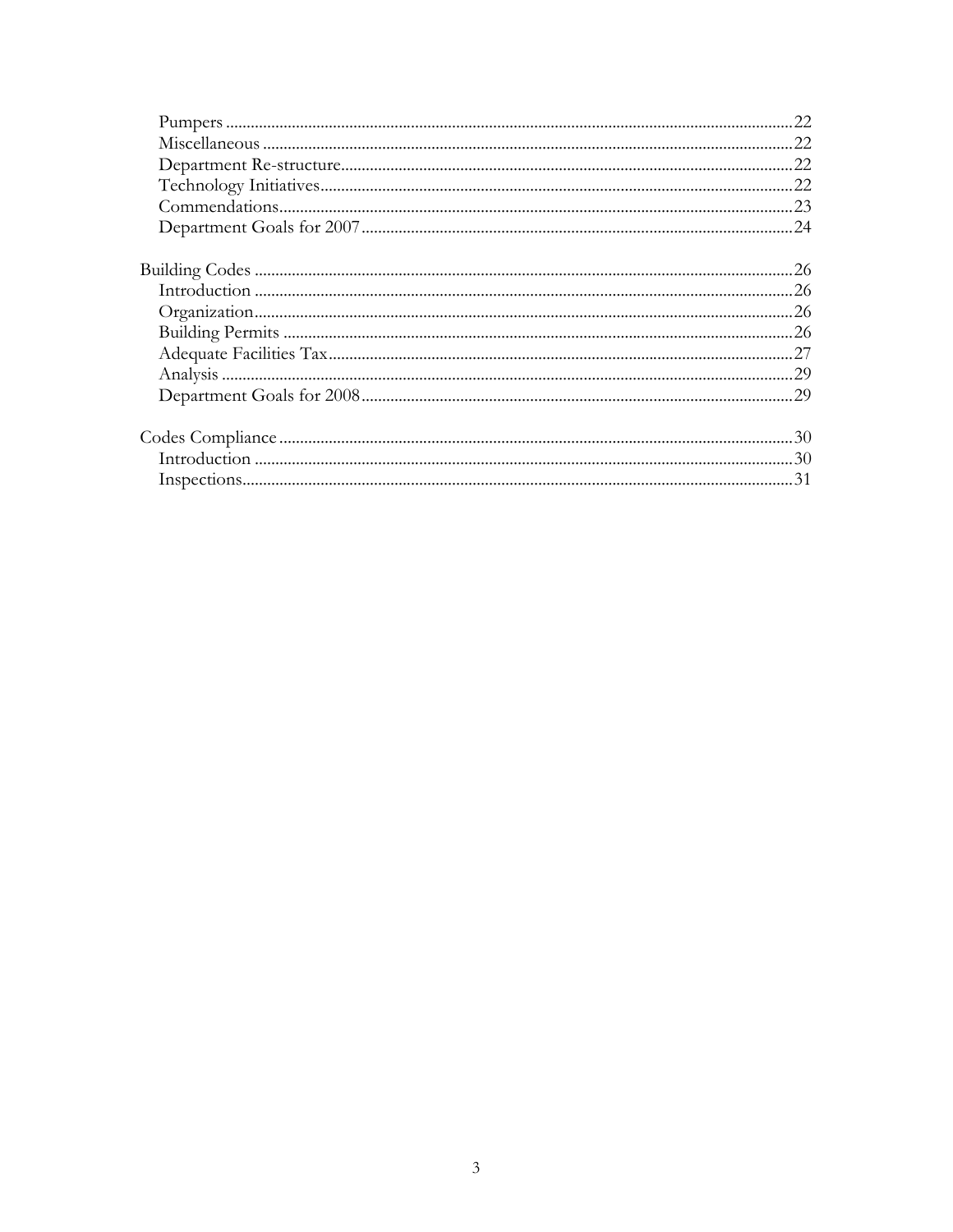# Community Development

#### Introduction



The Community Development Department provides the framework for planning and development services for the unincorporated portion of Williamson County. In a county undergoing the growth confronting Williamson County, it is important these services are integrated as much as practicable. The integration of these services allow not only for the provision of housing and related services to our community, but allow for the opportunity to monitor these markets and develop new techniques to mitigate the effects of this growth.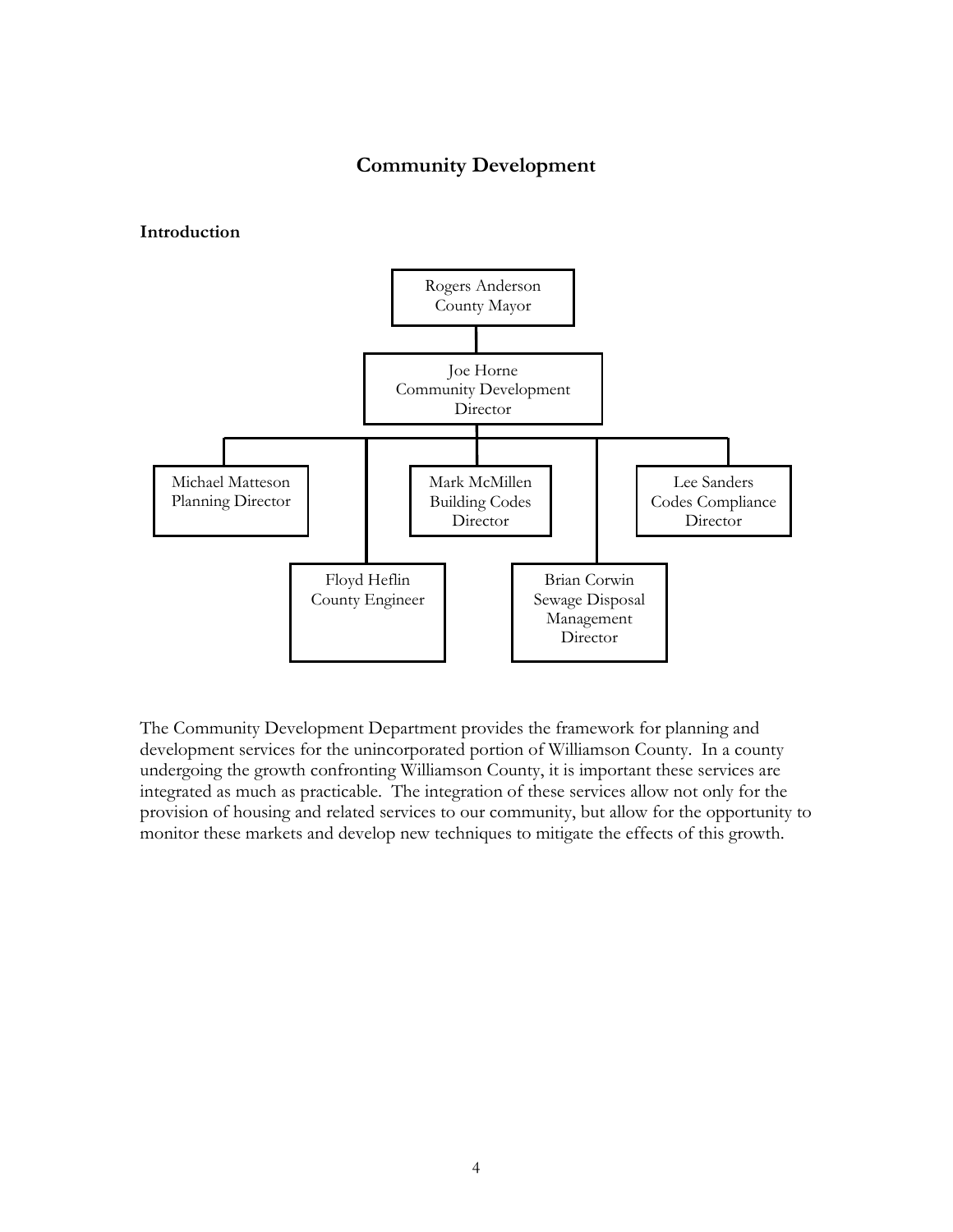# Planning & Zoning

# Introduction

County Planning plays an integral role in maintaining the quality of development in Williamson County, which includes assisting developers and the general public in administering the Zoning Ordinance and other regulations. This department is responsible for support of the County Board of Commissioners, the Williamson County Regional Planning Commission, the Highway Commission, and other boards that may require routine aid in administering and interpreting the Zoning Ordinance, the Subdivision Regulations and Flood Plain Regulations, and for any specific research that may arise.



The County's Planning Department is located on the 4<sup>th</sup> floor of the Williamson County Administrative Complex along with the Building Codes, Codes Compliance and Engineering Departments. County Planning services are directed by Michael Matteson, Planning Director, who is assisted by Aaron Holmes, Ann Haines, and Heather Moore.

# **Overview**

The following is a summary of the activity for 2007. This data will allow the Staff, the Planning Commission, the Board of Commissioners and the general public insight into the amount of growth within this county.

## Zoning Certificates

This form is the beginning of the planning process for both the general public and developers. Every inquiry, whether it be for a new home, addition to an existing home, a swimming pool or subdivision, a Zoning Certificate is required. This form serves two purposes. The first is to provide both the staff and the applicant with a written record of the required procedure to achieve an approval. Secondly, this written record alleviates any misunderstandings between the staff and the applicant.

When a request for a Zoning Certificate is turned in, the staff pulls the property assessment card, confirms the zoning, the use that is currently on the property, and the floodplain status,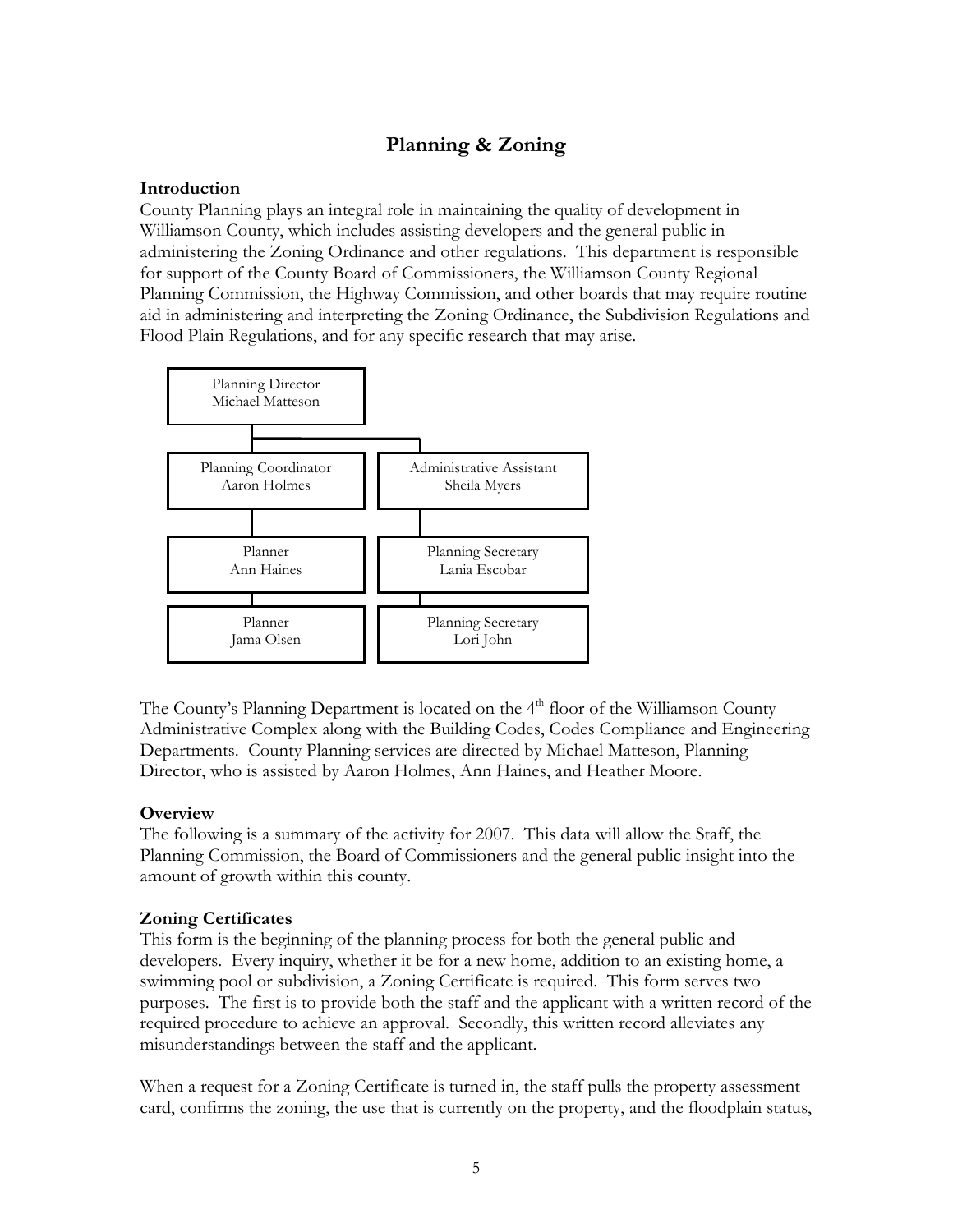if any. Staff will determine if the requested use can occur on the property, and if it is allowed, the applicant will be allowed to proceed. In some instances, the Plans Review process is required before the staff can grant approval to any use. Plans Review provides each department, i.e. Building Codes, Codes Compliance, Engineering, Highway, Planning, and Sewage Disposal an opportunity to review the request to ensure it meets their requirements as well. Over the course of 2007, the Community Development Department incorporated workflow software, Laserfische, into the building permit process to aid in a more effective and efficient review of plans. This software gives the Planning Department greater coordination and flexibility with other departments during the building permit process.

As a general practice, "same day service" is the goal. However, per section 9230 of the Zoning Ordinance, the Staff may take up to three (3) days to approve a request for a single lot development, and up to thirty (30) days for multiple lot developments. The Staff attempts to make the wait for approval as short as possible in all instances.

In 2007, the staff processed 2,135 Zoning Certificates. See Figure 1 below.



Zoning Certificates Issued 2000-2007

Figure 1

# Map Amendments

There were no amendments to the zoning map made in 2007, i.e. requests to rezone property.

# Text Amendments

In 2007 there were six (6) amendments to different regulations utilized by the Planning Department. Many of these amendments go hand in hand, i.e. if one regulation is amended, another might have to be amended in order to achieve the desired result.

- There were two (2) amendments to the Williamson County Zoning Ordinance.
- There were two (2) amendments to the Williamson County Subdivision Regulations.
- There was no (0) amendments to the Williamson County Stormwater Regulations.
- There was one (1) amendment to the Williamson County Wastewater Regulations.
- There was one (1) amendment to the Williamson County Planning Commission Bylaws.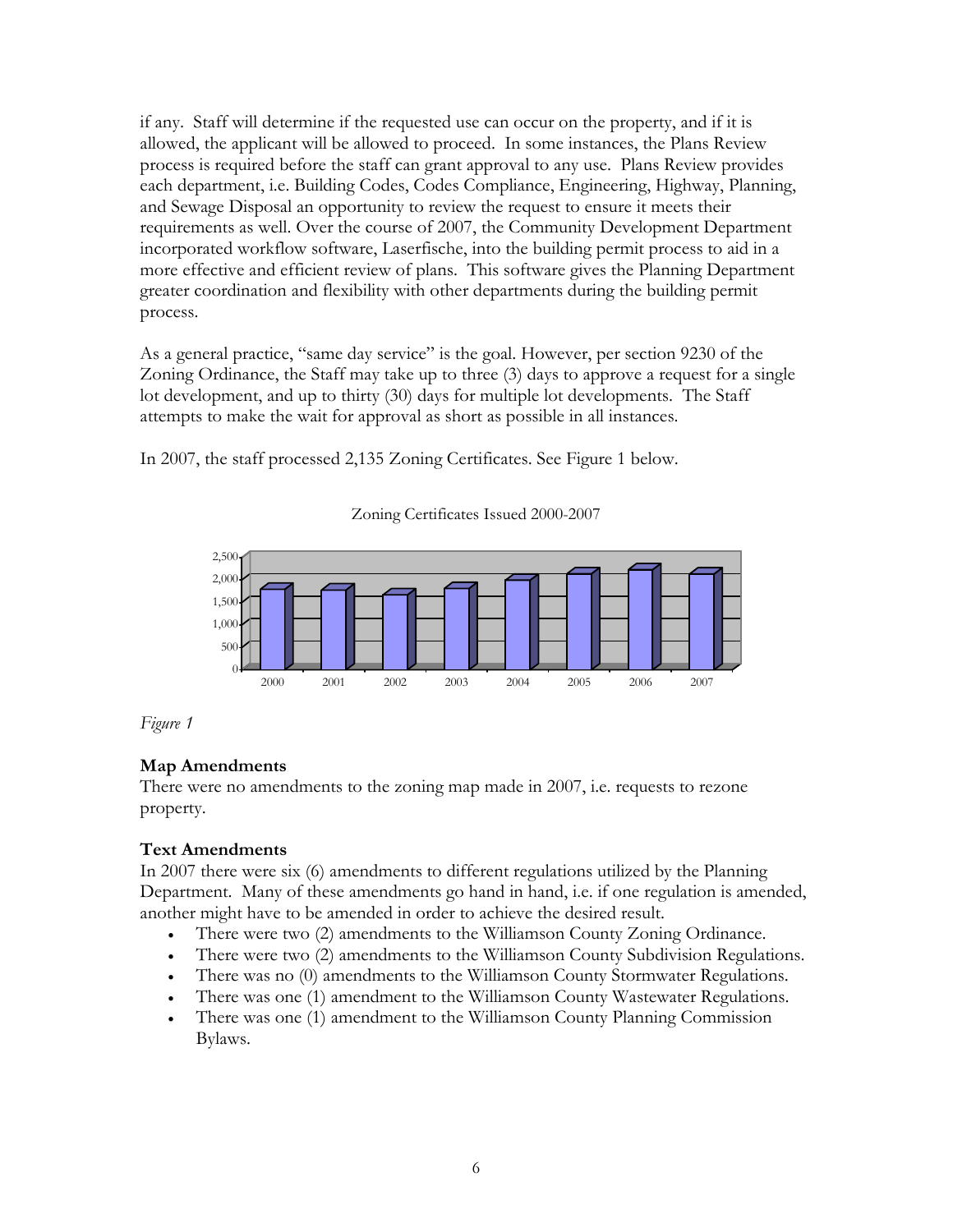## Major Subdivisions

Major subdivisions are defined as those consisting of five (5) or more lots. In this category, there are not only conventional subdivisions but Resource Conservation Developments (RCDs) and Planned Resource Conservation Developments (PRCDs) as well. The following table details the activity for this year. See Table 1 below.

|                         | Name                                 | Section        | Lots           |
|-------------------------|--------------------------------------|----------------|----------------|
| $\mathbf{1}$            | Abington Ridge                       | 3A             | 15             |
| $\overline{2}$          | <b>Burke Hollow Valley Farms</b>     |                | 8              |
| $\overline{\mathbf{3}}$ | <b>Belle Chase Farms</b>             | $\overline{2}$ | $\overline{7}$ |
| $\overline{4}$          | Durham Manor (Revised)               |                | 49             |
| $\overline{5}$          | Garrison Spring Estates (Reapproval) |                | 6              |
| 6                       | Temple Hills Country Club Estates    | <b>16A</b>     | 23             |
| 7                       | Belle Vista of Legends               |                | $\mathfrak{Z}$ |
| 8                       | Kemp Property                        |                | $\overline{7}$ |
| 9                       | Stag's Leap                          | 1              | 33             |
| 10                      | Abington Ridge                       | 3B             | 6              |
| 11                      | King's Chapel                        | 2B             | 12             |
| 12                      | King's Chapel (Revised)              | 2C             | 21             |
| 13                      | King's Chapel (Revised)              | $\mathbf{1}$   | 48             |
| 14                      | Silver Stream Farm                   | $\overline{2}$ | 34             |
| 15                      | <b>Watkins Creek</b>                 | $\overline{5}$ | 32             |
| 16                      | Vale Creek                           |                | 28             |
| 17                      | Brienz Valley                        | $\overline{3}$ | 5              |
| 18                      | Brienz Valley, Additions to          | 1              | 16             |
| 19                      | Laurelbrooke (Revised)               | 11F            | 22             |
| 20                      | Laurelbrooke (Revised)               | 12B            | $\overline{2}$ |
| 21                      | McMillan Farms                       |                | 6              |
| 22                      | Owen Hill Farm                       |                | 6              |
| 23                      | Guffee Farm                          | $\mathbf{1}$   | 99             |
| 24                      | King's Chapel                        | 2C             | 15             |
| 25                      | Silver Stream Farm                   | 3              | 36             |
| 26                      | Spicer Farm                          |                | $\overline{5}$ |
| 27                      | Cartwright Close                     |                | 22             |
| 28                      | Fry-Ferguson Property                |                | 5              |

Table 1

#### Minor Subdivisions

Minor Subdivisions consists of two (2) lots. Where there are no bondable improvements required Staff has the discretion to review and approve these plats. In 2007, Staff approved 57 Minor Subdivisions consisting of 80 lots.

#### Plat Revisions

Plat Revisions that contain two (2) or fewer lots are subject to review and approval by the Staff. There are many different items that may be dealt with on a revised plat, including a lot line shift. In 2007, Staff approved revisions to 80 plats.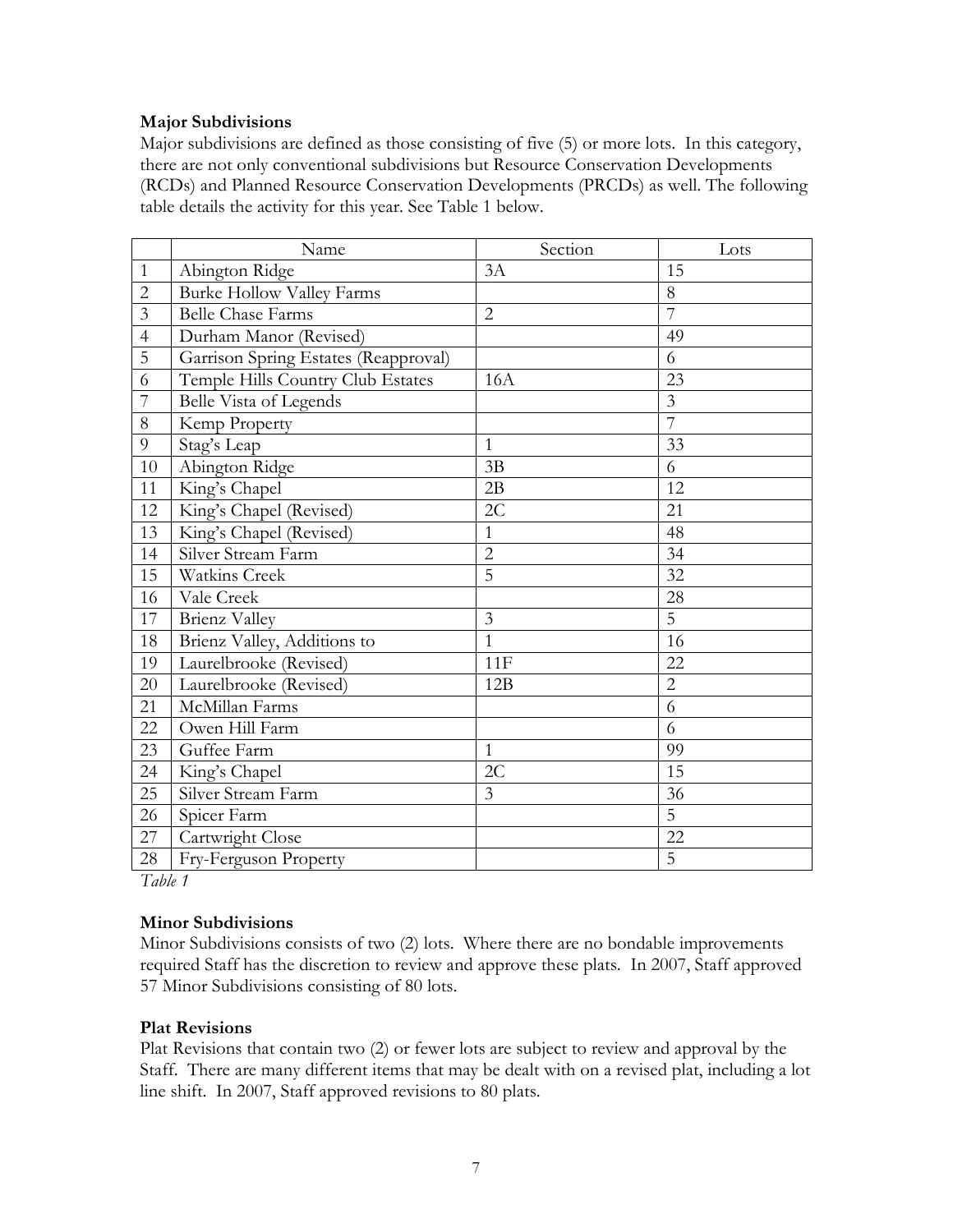## Non-Residential Site Plans

The Planning Commission has reviewed a diverse range of non-residential site plans, which includes churches. In 2007, there were seven (7) non-residential site plans reviewed with a total of 100,002 square feet. Table 2 outlines those plans reviewed.

|                | Type                              | SF/Lots | Comments                  |
|----------------|-----------------------------------|---------|---------------------------|
|                | Berry's Chapel Church of Christ   | 25,822  |                           |
| 2              | Currey Ingram Academy             | 44,669  |                           |
| 3              | Deer Run Retreat                  | N/A     | Preliminary Approval Only |
| $\overline{4}$ | Christ Church of Arrington        | 2,800   |                           |
|                | Holy Trinity Evangelical Lutheran |         |                           |
|                | Church                            | 4,319   |                           |
| 6              | Locust Ridge Baptist Church       | 8,259   | Re-Approval               |
|                | Spring Meadows Church of Christ   | 19,733  |                           |

Table 2

#### Conditional Uses

The Zoning Ordinance defines a conditional use as have some special or unique impact on the surrounding properties. Conditional uses are evaluated by the Planning Commission through the public hearing process. In 2007, the Planning Commission reviewed sixteen (16) conditional uses. Table 3 illustrates those reviewed.

|    | Type                                | SF/Lots | Comments |
|----|-------------------------------------|---------|----------|
| 1  | Lee Restoration                     | 1,568   |          |
| 2  | Timberlake Landscaping              | 7,360   |          |
| 3  | Old Mexico Garden Accents           | N/A     | Denied   |
| 4  | Mid-American Fireworks Distributors | N/A     |          |
| 5  | Mid-American Fireworks Distributors | N/A     |          |
| 6  | Temporary Fireworks Stand           | N/A     |          |
| 7  | Temporary Fireworks Stand           | N/A     |          |
| 8  | Abernathy Enterprises               | 1,500   |          |
| 9  | King Bee Guitar                     | 2,000   |          |
| 10 | Thomas Landscaping                  | N/A     | Denied   |
| 11 | Hillsboro Chocolate                 | 1,215   |          |
| 12 | Sokol, LLC                          | 3,350   |          |
| 13 | Savage Gallery                      | 7,260   |          |
| 14 | Four Seasons Lawn Care              | 1,500   |          |
| 15 | Southern Lawn and Landscaping       | N/A     |          |
| 16 | Foliage Management Group            | 1,875   |          |

Table 3

## Update to the Williamson County Comprehensive Plan

McBride, Dale, Clarion of Cincinnati, Ohio completed its work to update the Williamson County Comprehensive Plan. In 2007, the Comprehensive Plan Update Steering Committee held one (1) last Public Input Session to present Chapter 5 of the Update to the general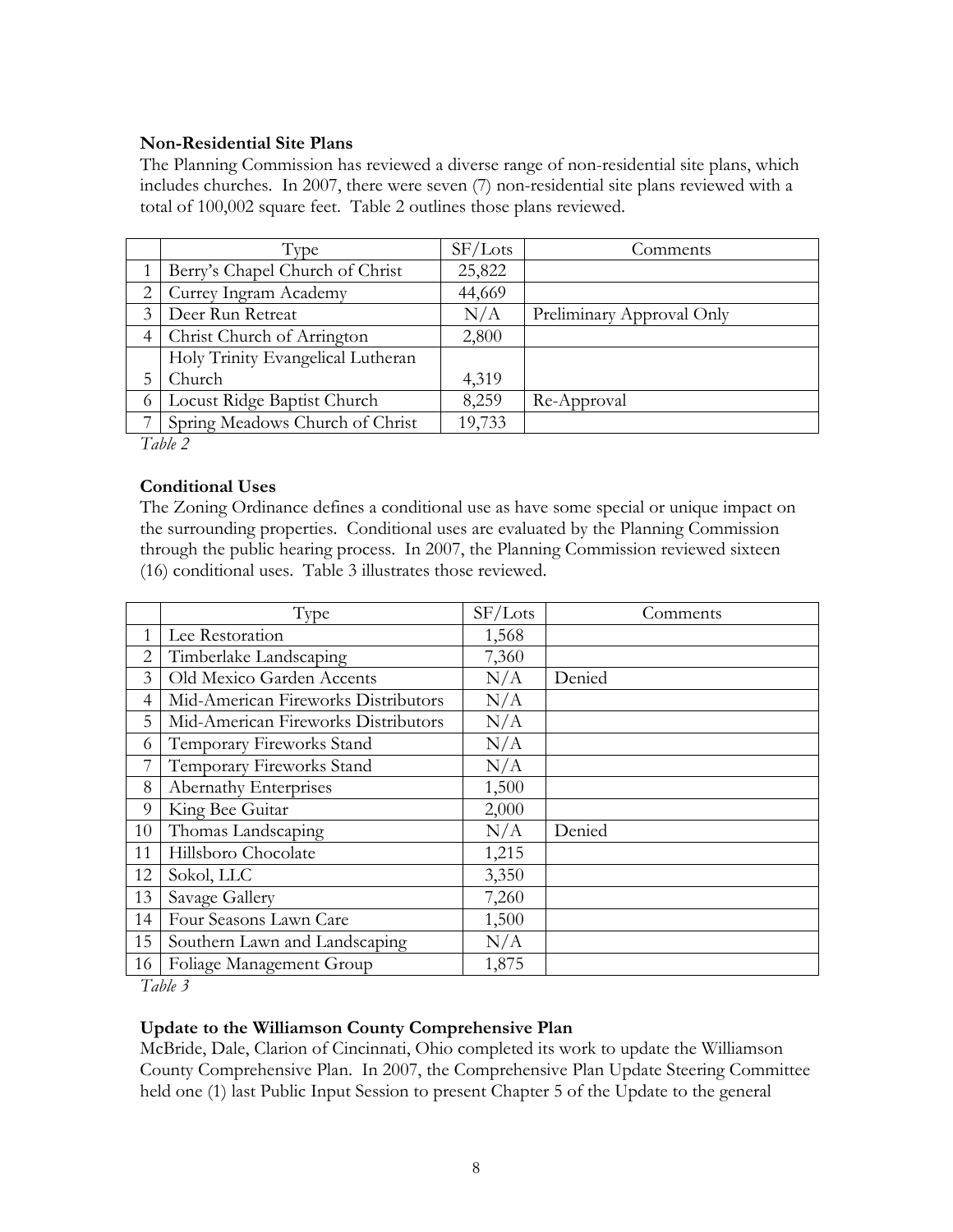public. These Input Sessions were once again held at Hillsboro Elementary, Page Middle and Grassland Middle Schools in July. On July 26, the Steering Committee recommended adoption of the Plan, and on August 16, the Planning Commission held its Public Hearing and adopted the Plan. On September 10, the Board of County Commissioners endorsed the Plan. The Plan became effective on August 16, 2007.

#### Update to the Williamson County Zoning Ordinance

One of the major goals of the newly adopted Comprehensive Plan is the review of the Zoning Ordinance. In October, the Board of County Commissioners established the Zoning Ordinance Revision Steering Committee. This Committee consists of five (5) members. Commissioners Judy Hayes and Mary Brockman represent the Board of County Commissioners, John Lackey represents the Regional Planning Commission, and Tommy Murdic and Robert Rice represent the general public. After finishing the Comprehensive Plan, McBride, Dale, Clarion was selected to continue their work with the County by aiding in the undertaking to revise to Zoning Ordinance. The update to the Zoning Ordinance is scheduled to be completed in July 2009.

## Department Goals for 2008

The Planning Department has established a number of goals for the coming year. Chief among these goals is revising the County's Zoning Ordinance, which establishes rules and regulations related to land development in the unincorporated County. Additionally, the Department will begin planning efforts for additional projects geared toward implementing the recently updated Comprehensive Plan. These additional efforts will likely involve updating the County's Subdivision Regulations, Major Thoroughfare Plan and traffic shed methodology as well as developing a Special Area Plan for one or more of the villages as identified in the Comprehensive Plan.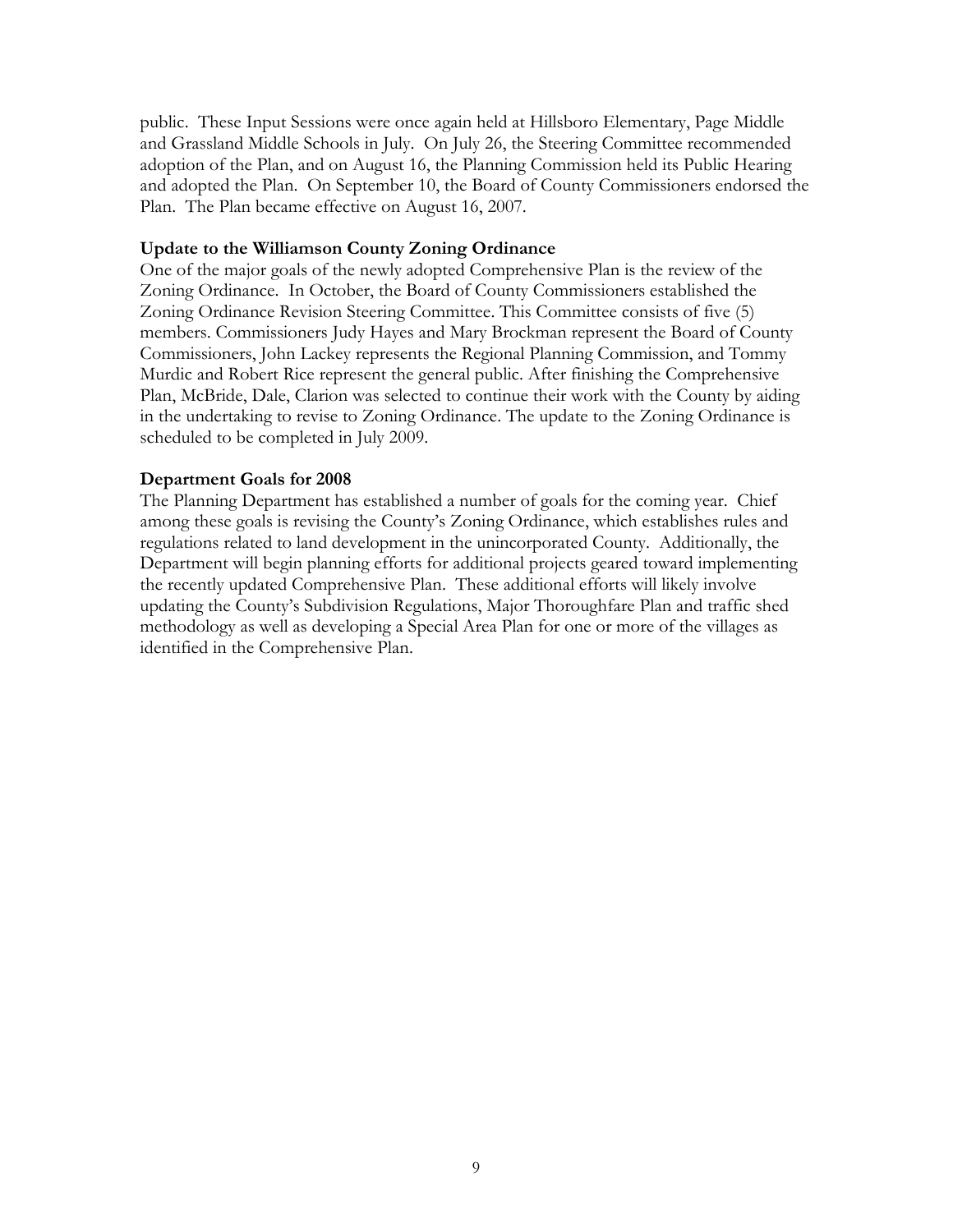# Engineering

# Introduction

County Engineering works to maintain the quality of development in Williamson County while assisting developers and the general public in interpreting development regulations and implementing associated requirements. This Department is responsible for support to the County Commission, Storm Water Appeals Board, Highway Commission, Planning Commission, and other boards for the routine processes of administering and interpreting the Storm Water Management Regulations, Subdivision Regulations, Zoning Ordinance, FEMA (Federal Emergency Management Agency) Regulations, engineering practices, and for specific research as the need arises.

County Engineering is located in Community Development along with Building Codes, Codes Compliance, Sewage Disposal Management, and County Planning. Engineering activities are directed by Floyd Heflin, P.E., County Engineer, who is assisted by William Andrews, Regina Wilder, Dwight Smith, Michael Scott, Larry Robinson and Debbie Smith.



## **Overview**

The Engineering Department is an integral part of the Community Development team. One of the main duties of the Department is to review and approve all construction plans for new development. This review now includes storm water quality requirements imposed by our Municipal Separate Storm Sewer System (MS4) permit with the Tennessee Department of Environment and Conservation (TDEC), Division of Water Pollution Control. Delineation and platting of areas required for on-site sewage systems is also coordinated with Sewage Disposal Management. Letters of credit for approved construction projects are estimated and established. When on-site storm water detention is neither possible nor practical for these developments, funds in-lieu-of detention are estimated, levied, and placed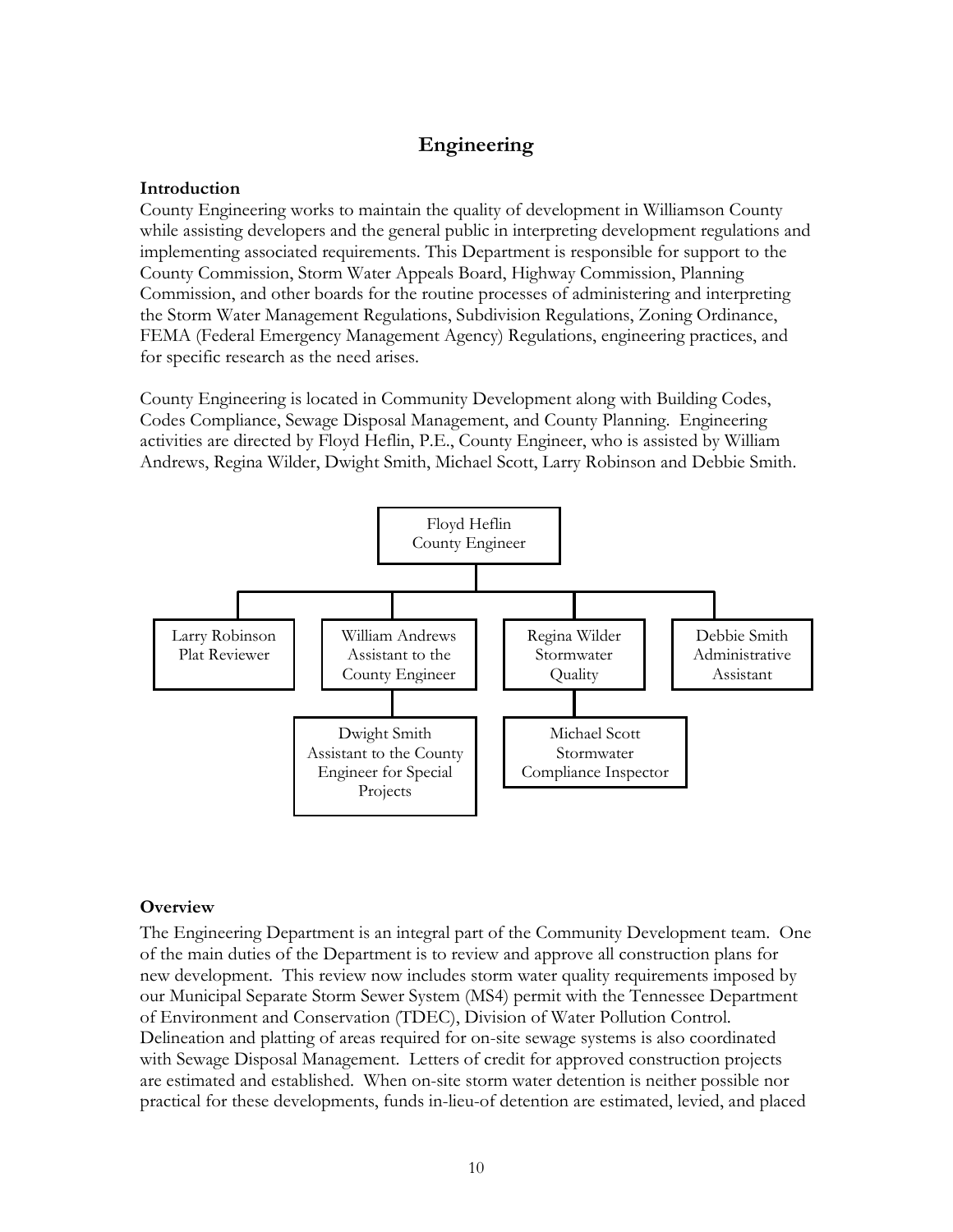in an account for use on community storm water management projects of greater magnitude. Surety for public improvements is reviewed, and field inspections performed on work in progress to assess compliance.

Other responsibilities vary from coordination of infrastructure testing and outside consultants, to assisting County residents with drainage and erosion control issues. Additionally, traffic and roadway issues, floodplain management, storm water enforcement, and various engineering-related concerns are addressed daily. The Engineering Department coordinates with the Highway Department, as required, concerning new development affecting County maintained roadways. Land Disturbance permits are also issued from the Engineering Department after review and approval of grading, drainage, and erosion control plans. 2007 revenue is shown in Figure 2.



Figure 2

# Surety

The Engineering Department establishes surety amounts for roads, drainage, and erosion control. Letters of credit for new development are received at the final plat stage as required by the Planning Commission. Letters of credit help insure proper performance during construction, and high infrastructure quality upon completion. Currently, the Engineering Department holds letters of credit totaling \$8,484,000 for roads, drainage and erosion control. In 2007, 3.206 miles of roadway were released from surety and accepted by the Highway Commission and County Commission for addition to the County road system. William Andrews coordinates the assessment and review of infrastructure surety.

## Land Disturbance Permits

2007 was the second full year of fee collection under the Storm Water Management Regulations that went into effect  $01/01/05$ . Any activity disturbing more than one acre of land must provide a site specific erosion control plan and obtain a land disturbance permit. Additionally, individual lots less than one acre of size which are part of a larger plan of development are also regulated if the entire development disturbs more than one acre of land. During 2007, 227 permits were issued for individual lots at a cost of \$150 per permit, while 33 permits were issued for subdivisions or non-residential site plans at a cost of \$300 per permit. Total Land Disturbance Permit fees equaled \$43,950.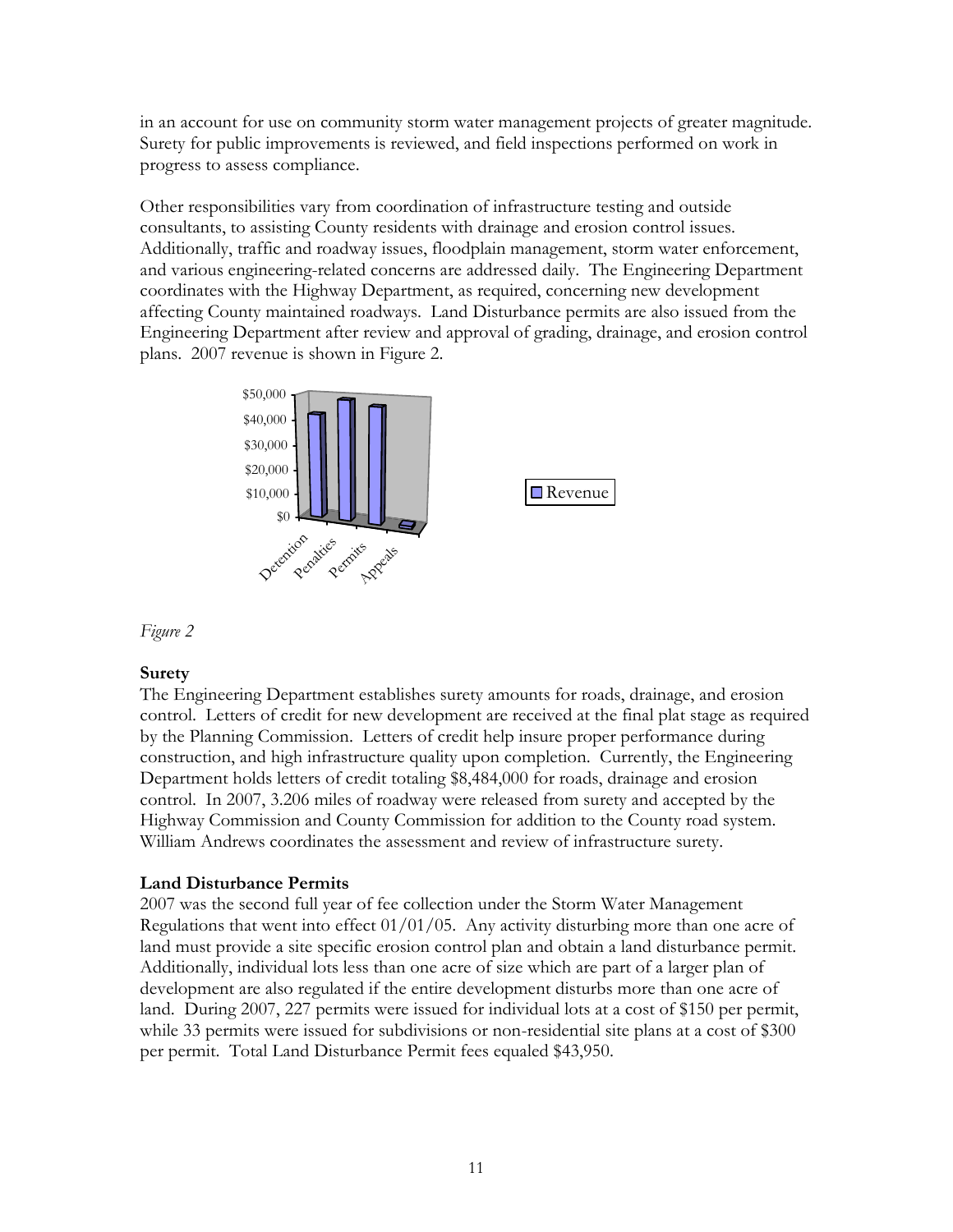## Blasting Information

Although no permit is issued by the County, applicants are required to disclose the purpose and extent of blasting activity, when the blasting will occur, and how the blasting will be supervised. Relevant safety measures required to protect the surrounding property owners from sustaining damages should also be discussed. The applicant is also required to provide this office with a certificate of insurance stating the extent of their coverage. Blasting is regulated by the State Fire Marshal's Office.

## Floodplain Management

A continuing effort is being made to address and improve challenges associated with floodplain management. The Engineering Department assists the public on a daily basis concerning floodplain inquiries. On July 18, 2007, FEMA conducted a Community Assistance Visit to assess County compliance with the National Flood Insurance Program. The visit found no violations, and cleared the way for future participation in the Community Rating System which has the potential to reduce flood insurance premiums in Williamson County. During 2007, the County also appropriated funds to conduct pilot basing studies on Cartwright Creek and Lynwood Branch. These studies will help define mitigation needs and planning strategies for future activities.

#### Storm Water Quantity

The Zoning Ordinance and Storm Water Management Regulations require the identification and evaluation of potential storm water impacts from increased run-off associated with new development. Often times it is necessary for the designer to incorporate facilities that provide for the attenuation of storm water discharges to pre-development levels. Detention facilities are engineered devices that ensure that the rate (and to some extent the volume) of storm water run-off is no greater after development than it was prior to proposed construction. There are occasions where detention is not advantageous at a particular site within a drainage basin. When it is determined that detention at the project site is not a suitable Best Management Practice (BMP), funds in-lieu-of detention are levied against the development. These funds are collected and placed into an escrow account to be used on regional projects that benefit the County as a whole. \$20,895 was collected in 2007.

Examples of areas where these funds could be utilized are summarized as follows:

- Federal cost sharing programs with the Corps of Engineers to study potential locations for regional detention facilities, flood gages, or other storm water management facilities.
- Professional fees for verifying data, establishing floodplain information, and developing storm water management programs.
- GIS and watershed modeling
- Maintenance of existing regional storm water facilities.

## Storm Water Quality and Erosion Control

Williamson County is required by the Tennessee Department of Environment and Conservation to have a Phase II National Pollutant Discharge Elimination System (NPDES)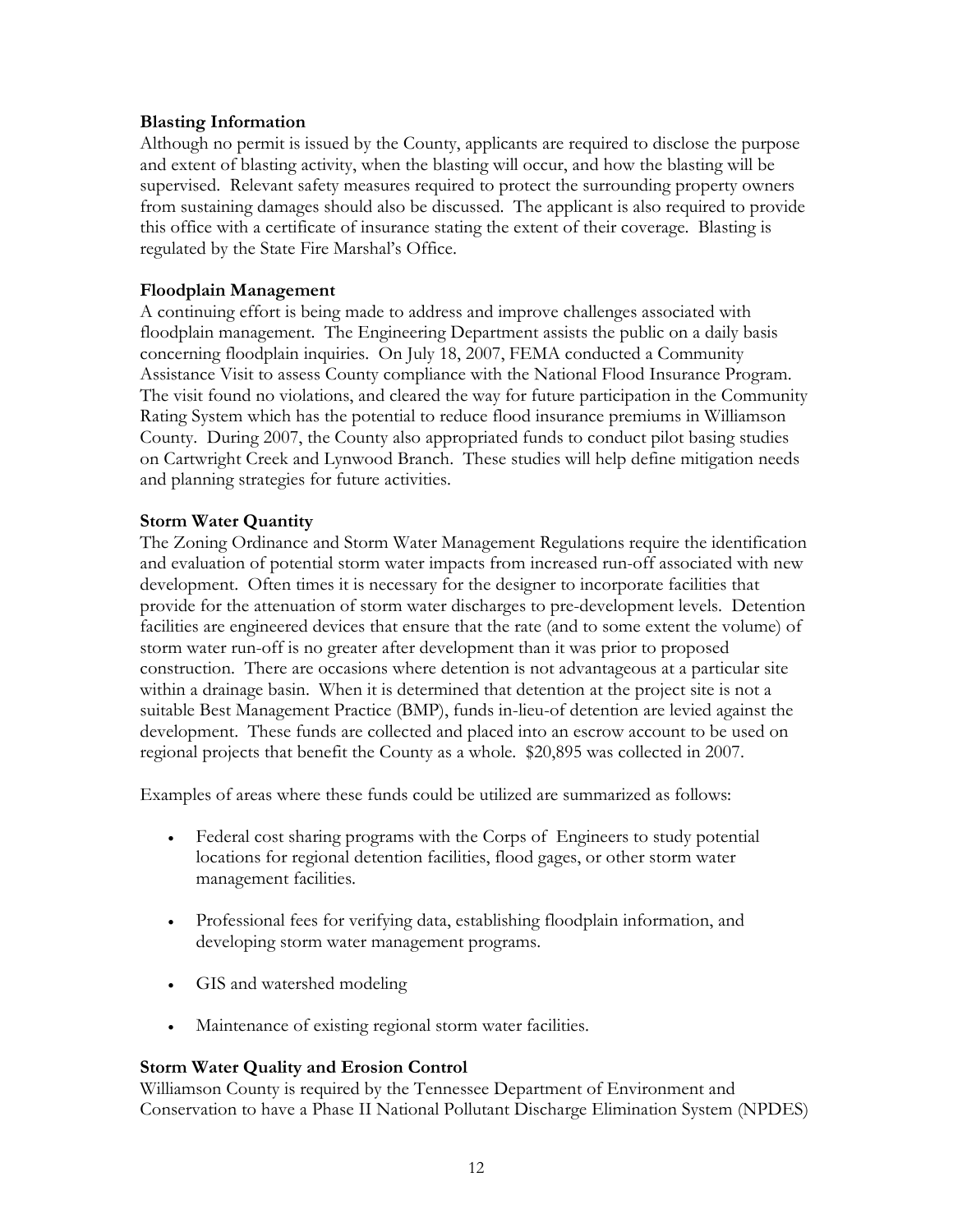MS4 permit for storm water. Requirements of the permit include controlling construction site runoff and elicit discharges. Other components involve public education, community involvement, and enforcement. While compliance is the goal of the program, \$34,950 in storm water penalties were collected during 2007.

Permit compliance is managed by Regina Wilder who also coordinates the agenda of the Storm Water Appeals Board. This Board meets monthly as needed to hear appeals of the Storm Water Management Regulations. Twelve appeals were heard in 2007 representing \$1200 in application fees.

## Department Goals for 2008

It is the desire of the Engineering Department to work in a cooperative effort with other Departments, elected officials and County residents to continue to promote and protect the health, safety, and welfare of all citizens and to enhance the environment and infrastructure of Williamson County. Specifically, we hope to improve our storm water detention requirements, and develop effective storm water quality guidance to supplement the regulations.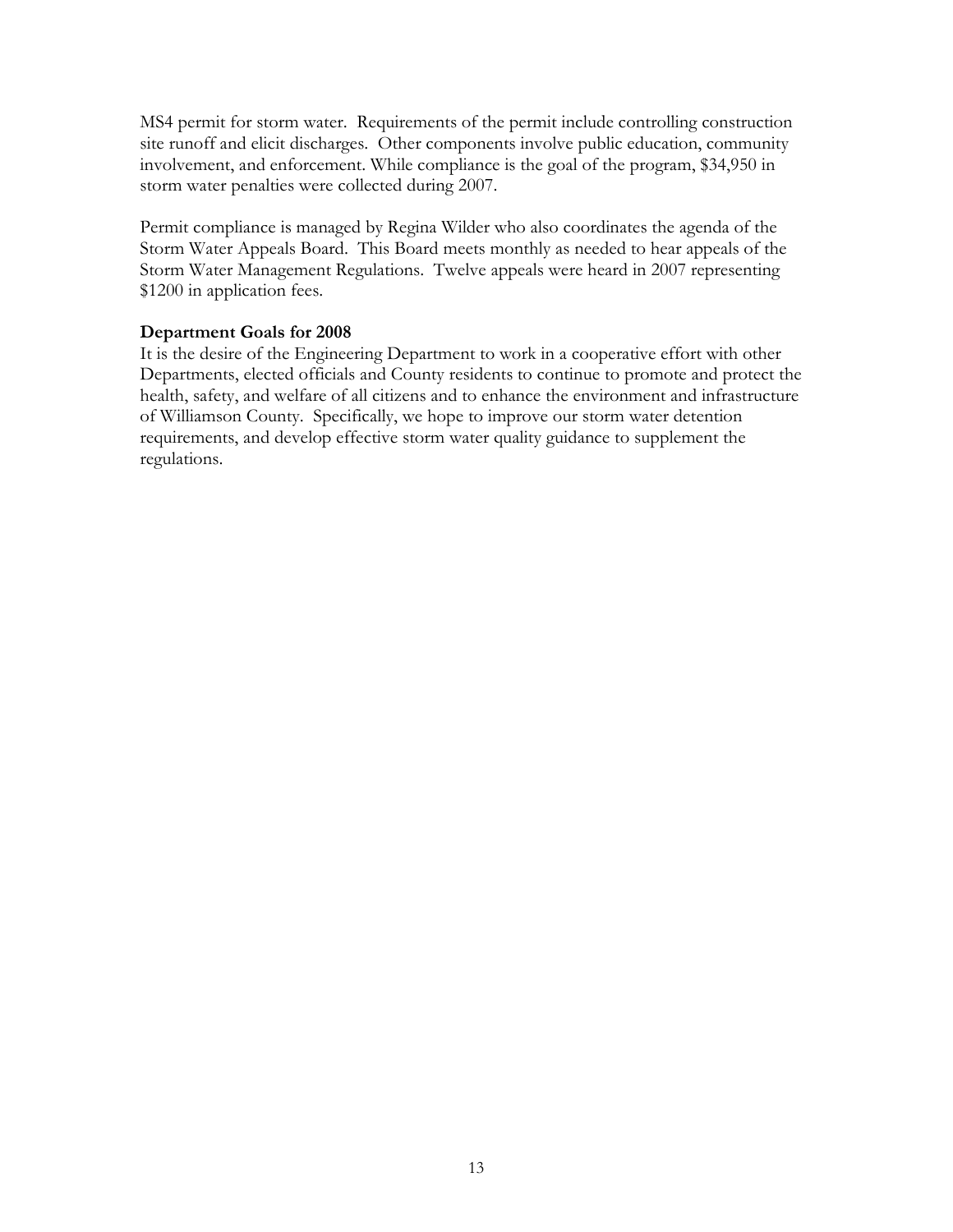# Sewage Disposal Management

#### Introduction

The Department of Sewage Disposal Management is charged with the task of ensuring that the laws of Williamson County regarding the use and placement of individual, on-site subsurface sewage disposal systems (i.e., septic systems), are fairly implemented and enforced so as to protect

- the health and well-being of the general public;
- the irreplaceable groundwater and surface water resources of the County; and
- the quality of the environment which the citizens of the County enjoy.

The Department is empowered to regulate subsurface sewage disposal in accordance with Tennessee Code Annotated Title Sixty-Eight, Chapter Two Hundred Twenty-One, Part Four. In January of 1993, pursuant to provisions outlined in said code, Williamson County chose to enter into and executed an agreement (i.e., contract) with the Tennessee Department of Environment and Conservation (TDEC) to implement the provisions of this part of the state code in its area of jurisdiction. Additionally, the Department is governed by the Board of Health of Williamson County. The ten members of the Board of Health have the power to promulgate all regulations, rules and policies of the Department, and grant variances of such rules when deemed appropriate and necessary.

Williamson County Government has jurisdiction over all proposed or existing septic system installations within the boundaries of Williamson County. In addition to the lands governed by the County, this jurisdiction also includes all land areas contained within the boundaries of the incorporated cities and towns which lie within the County. Thus, the Department of Sewage Disposal Management is the agency charged with the implementation, interpretation, and enforcement of the regulations. In addition to the State of Tennessee's Rules of the Department of Environment and Conservation, Division of Groundwater Protection (TDEC-GWP); Chapter 1200-1-6: Regulations to Govern Subsurface Sewage Disposal Systems, the County adopted their own set of rules in May, 2000. Effective in October of the same year, the Regulations Governing On-Site Sewage Disposal Systems of the Williamson County Department of Sewage Disposal Management are no less stringent, and in many respects are more stringent, than the state regulations.

Our office is located on the fourth floor of the Williamson County Administrative Complex in Suite 411. Brian K. Corwin is the Director and is assisted by Office Manager, Heather Martin. The department staff is divided into four groups: Soil Scientists, Inspectors, Design Review and Clerical.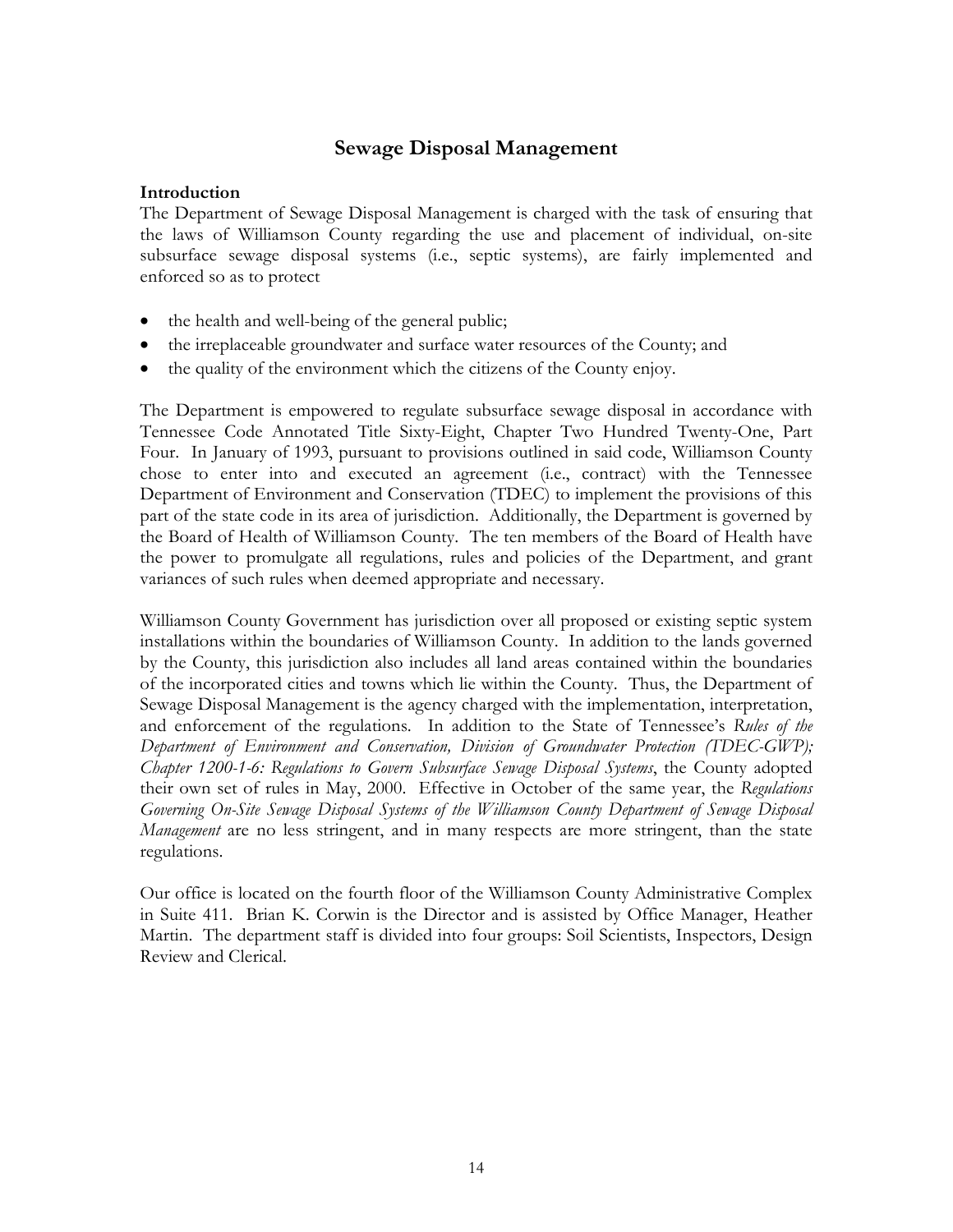## Department Organizational Chart



#### Board of Health Members

The Williamson County Board of Health is composed of ten members including Chairman and County Mayor Rogers Anderson, Dr. Charlie Beauchamp, Becky Brumley, Cyndy Howes, Martin Myers, III, Dr. Gary Owen, Jeanna Roush, Dr. C.A. Stillwell, Jorja Trocino, and Dr. Joseph Willoughby,

## Department Overview & Quantitative Data

In order to carry out our mission, the Department is directly involved and oversees every aspect associated with on-site subsurface sewage disposal within the County limits. This "cradle-to-grave" approach begins with the earliest phases of property development, continues through final system installation and on throughout the life of the system. The implementation of this process encompasses much more than simply permitting systems. It involves every aspect associated with the permitting process and in essence has evolved into a form of quality control to ensure the protection of public health and the environment with regard to sewage disposal. These Departmental responsibilities and processes, and their statistics, are further explored in the following paragraphs.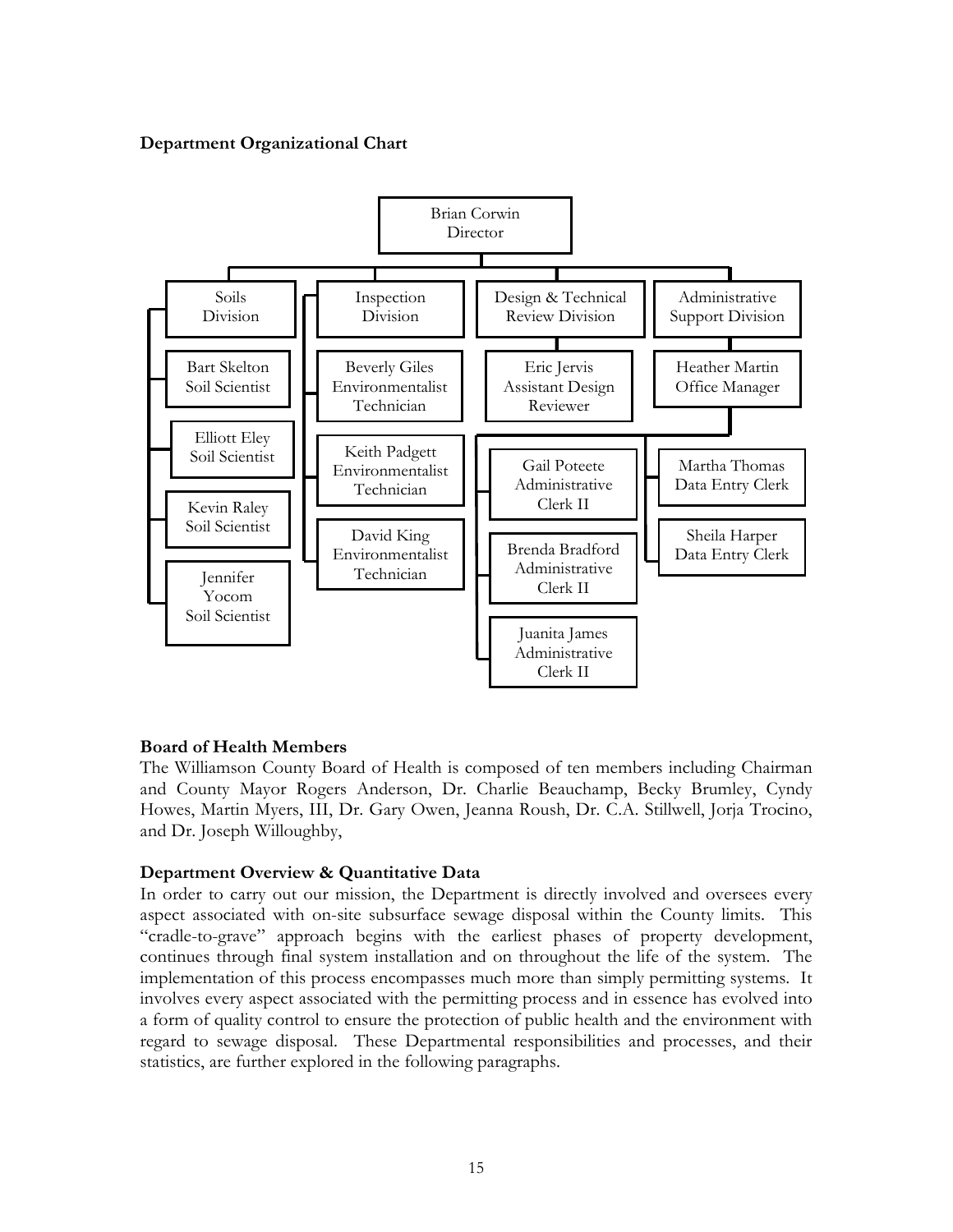#### Soil Assessment

Soil assessment involves the processes, practices and techniques utilized to evaluate the soils on a parcel of land to determine whether or not those soils will support the installation of a subsurface sewage disposal system. These soil assessment methodologies include soil mapping, percolation tests and general soil surveys. The Department's soil scientist staff manage this aspect of the program. Part of this responsibility includes the review and approval of all soil maps and percolation tests submitted by independent consultants for conformance with the regulations, as well as with accepted soil science standards

## Soil Maps

In 2007, the Department received five applications for preliminary soil investigations and eight applications for soil mapping. According to fees collected, the soils division investigated a total of 14 acres in 2007.

Department Soil Scientists are also responsible for on-site verification of soil maps submitted by private soil consultants. In 2007, 134 soil maps were verified by the Department.

## Percolation Tests

Soil evaluation by percolation test methodology is still accepted in limited situations for property development. In 2007, twenty-eight percolation tests were received and evaluated by the Department. Figure 3 below illustrates the industry direction away from the use of percolation tests.



Figure 3

# Property Development

Utilizing the soil assessment information, a land parcel can then be evaluated for suitability for the use of subsurface sewage disposal systems. Department staff oversee this process for both platted and unplatted parcels of land. This involves working with independent consultants (e.g., surveyors, engineers, etc.) on everything from lot configuration, to the determination of system type, to area sizing and setback requirements, among a multitude of other things. These responsibilities include the review and approval of subdivision plats (and their revisions) for adherence to all applicable laws and regulations.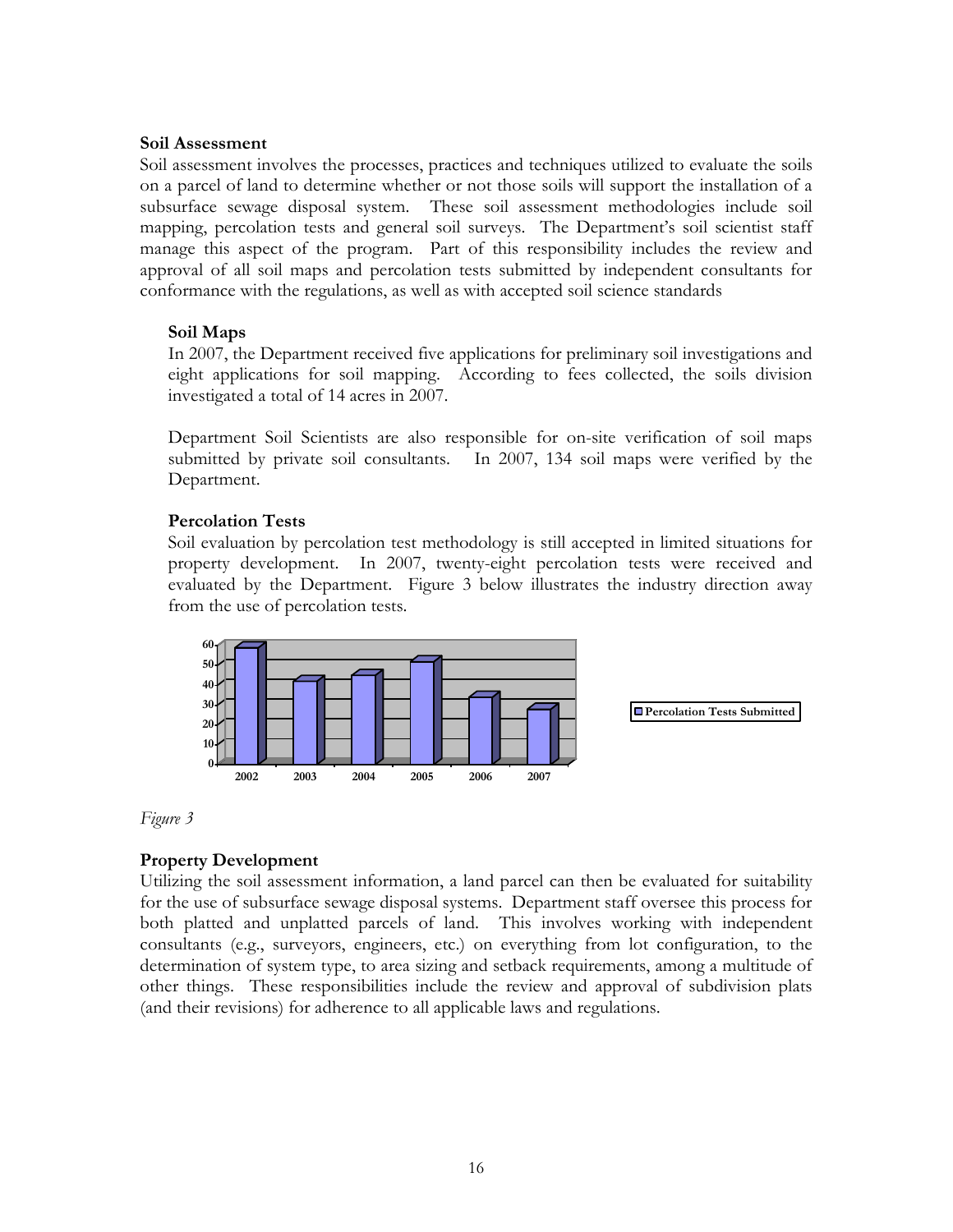#### Subdivisions and SSDS Location Maps

Any proposed subdivision of land which requires the use of subsurface sewage disposal systems, or any individual lot of any size which requires location of suitable septic areas in order to be deemed build-able, must be reviewed and approved by the Department. The resulting Subdivision Plat (which also requires concurrent review and approval by the Planning Department) or Subsurface Sewage Disposal System Location Map must be recorded in the Register of Deeds Office before septic system *Construction Permits* can be issued. Based upon processing fees collected in 2007, the Department received and reviewed approximately 229 Final Plat and SSDS Location Map submittals depicting approximately 490 subdivision and individual lots. These statistics do not include Preliminary Plat reviews, Sketch Plan reviews, or reviews of re-submittals required to rectify errors and omissions. See Figure 4 below.



#### Figure 4

#### Alternative & Experimental System Designs

All alternative and experimental on-site wastewater systems are required to be designed by a licensed engineer. The Department's design review staff oversee the review and approval of all system design plans for conformance with the regulations, as well as with accepted engineering practices and standards.

Three types of alternative systems are utilized in Williamson County; standard Low Pressure Pipe (LPP) systems not requiring soil modification; Modified Low Pressure Pipe (MLPP) systems requiring soil modification; and Mound systems. The use of experimental systems is rare and restricted to repair purposes only, where proper soil conditions do not exist for installation of a code compliant system. Over the last ten years, the average annual number of LPP plans reviewed by the Department has been approximately the same as the number of MLPP plans. However, there have been yearly fluctuations ranging from a high of 63% LPP (37% MLPP) to a low of  $43\%$  LPP (57% MLPP) in a given year.

Although the overall number of design plans reviewed on an annual basis may not appear to be very high, it is interesting to note that of the design plans reviewed in 2007, approximately 85% required revisions and, of those, 26% required at least a second round of revisions. Each set of revised design plans had to then be re-reviewed by staff. This "revision" trend has been fairly stable over the last few years. See Figure 5 below.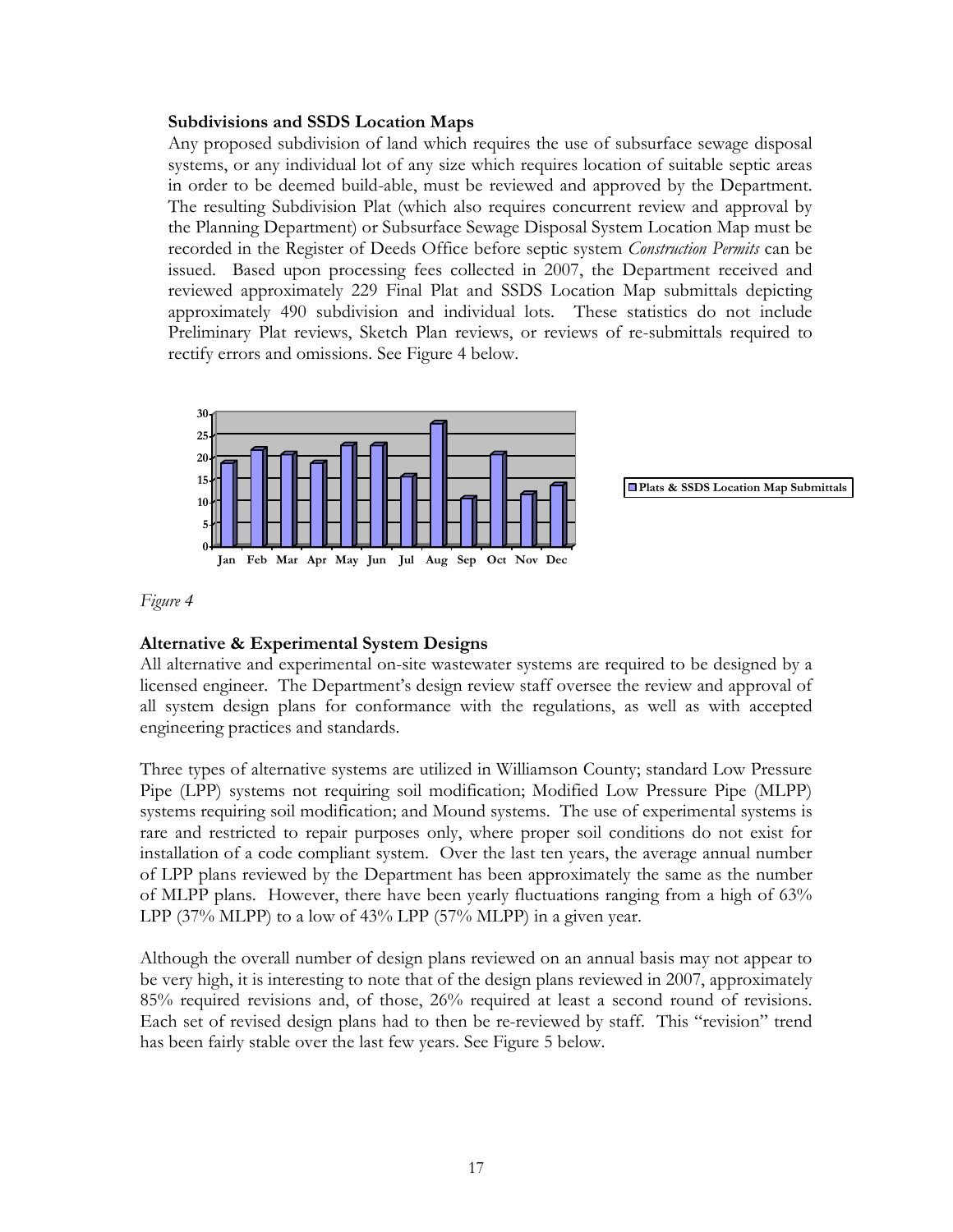

Figure 5

#### Construction Permits

The Department not only issues permits for the construction of new subsurface sewage disposal systems but, also for the upgrade or enlargement of existing systems as well as for the repair and/or replacement of malfunctioning and failing systems. In addition to the above-noted processes associated with permitting new systems, Department staff are also involved with the evaluation of individual site plans and building floor plans to ensure that a proposed structure is in compliance with applicable rules, regulations and approvals. For existing systems that are failing and malfunctioning, Department staff are charged with investigating, evaluating and prescribing remedies to fix those problems.

Anyone constructing, altering, extending, modifying, or repairing, either alternative or conventional subsurface sewage disposal systems within Williamson County, must hold a valid *Construction Permit* issued by the Department. The recipient of a permit for construction of a system (i.e., the property owner or builder) is held responsible for adhering to the construction requirements of the Regulations. In 2007, the Department issued a total of 222 permits for the construction of new subsurface sewage disposal systems in the County. See Figure 6 below.



#### Figure 6

Through a series of steps, the department determines the type of septic system that is appropriate for use with the construction of a new structure, and for expansion or modification of an existing structure. System type is determined by the soil conditions of the property, number of bedrooms in the structure, and whether or not oversized bathing fixtures will be included in residential construction; commercial structures are evaluated by proposed use, and other factors. Of the 222 new construction permits issued in 2007, the majority (68.5%) were either conventional or alternative systems with oversized tubs.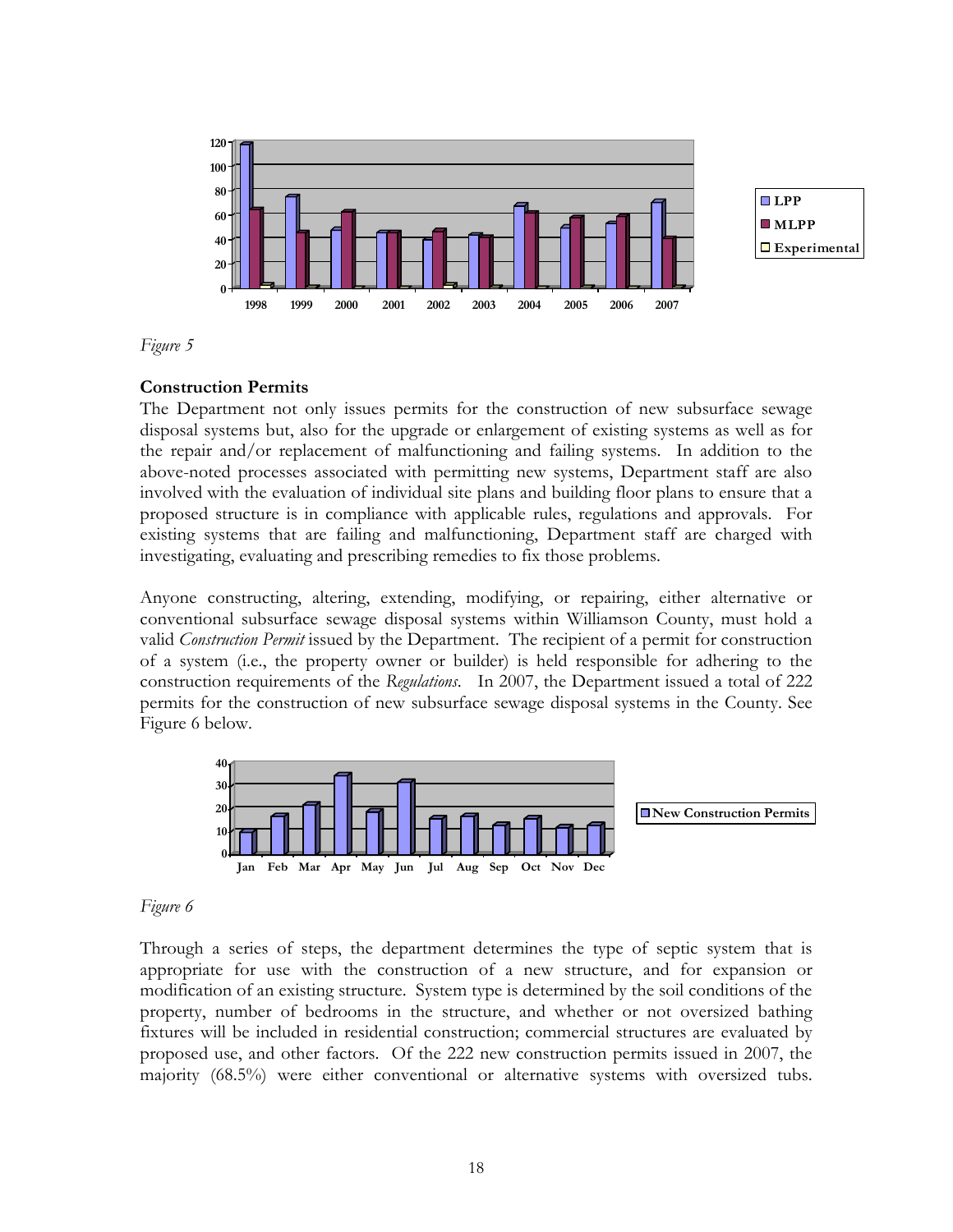Conventional outweighed alternative permits with 57.2% and 42.8% respectively. See Figure 7 below.



Figure 7

The Department has equal authority over the repair of existing systems, which may be required for a variety of reasons including upgrading non-conforming systems due to remodels and expansions of structures, and repairing failing systems which may be a threat to public health and/or the environment. In 2007, 192 repair permits were issued. See Figure 8 below.





# System Inspections

During the actual installation of new systems and the repair, modification or upgrade of existing systems, the Department's inspection staff oversee all construction related activities. System installations must be supervised from start to finish and the County Regulations detail a very rigorous inspection process at various stages throughout the installation to ensure adherence to all applicable regulations, permit details and construction standards. The number of inspections required depends upon the complexity of the system or repair. In 2007, approximately 1,105 inspections were requested, an average of 4.5 inspections per day. Once all inspections are completed and final approval is granted to a system installation, the Department will issue a *Certificate of Completion*. Only after issuance of such certificate may a property owner receive a Certificate of Occupancy for that structure from the Building Codes Department. See Figure 9 below.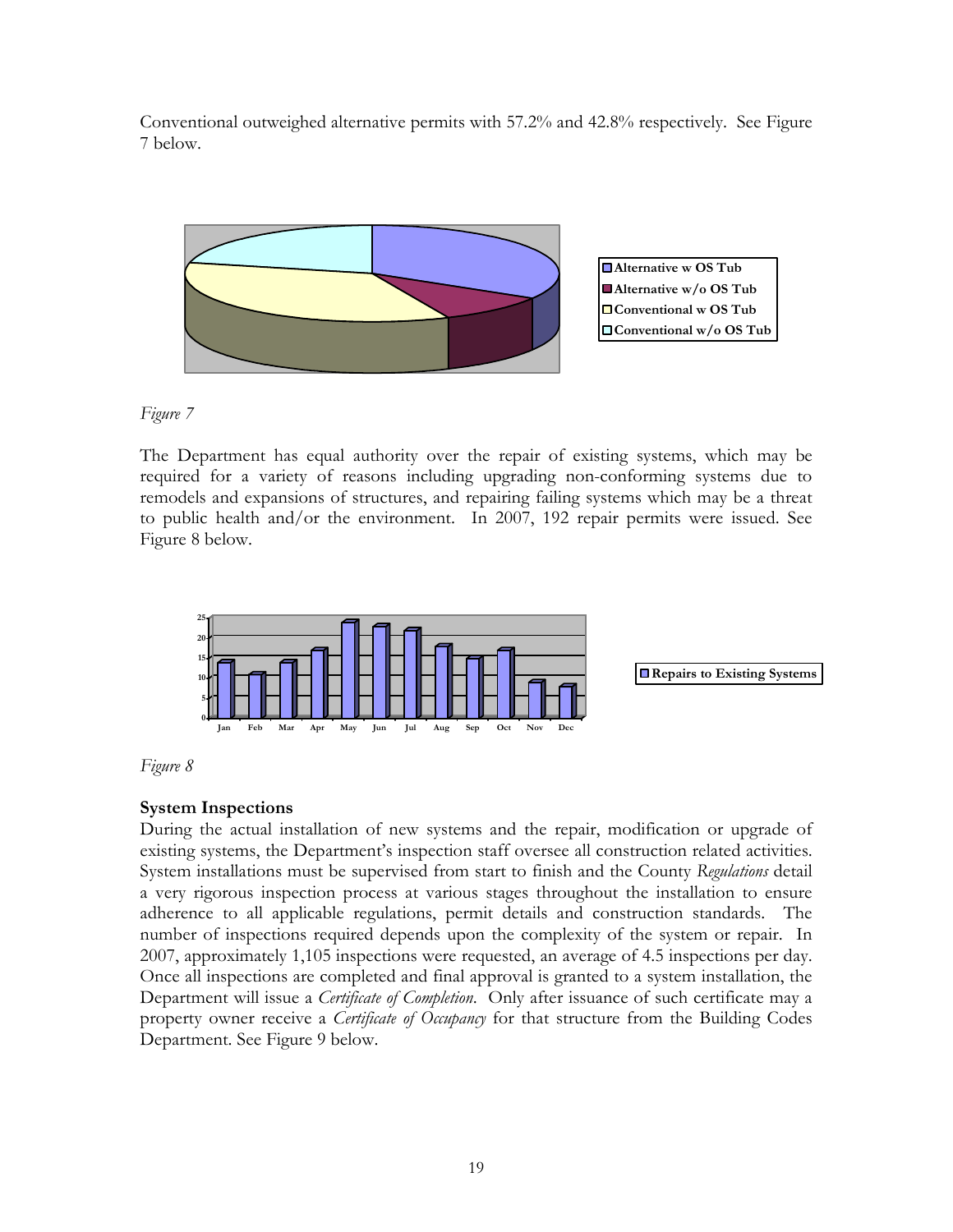

Figure 9

# Other Department Services

Any modification to property serviced by a subsurface sewage disposal system in Williamson County automatically triggers the completion of a Technical Assistance Application with the Department, an on-site inspection by a Department staff, review of pertinent documentation, and approval by the Department, whether or not an actual septic permit is required. Typical modifications include projects such as swimming pools, attached or detached garages, out buildings (e.g., sheds, barns, etc.), sunrooms, patios, decks, porches, and other minor external or internal remodeling or cosmetic improvements. In 2007, the Department processed 541 Technical Assistance Applications. See Figure 10 below.



## Figure 10

The Department provides two additional community services for the convenience of the public. One of these, system recertification, has become increasingly important and numerous in the past couple of years because of recent state legislation placing liability on realtors, or sellers of real estate, for the misrepresentation of compatibility of a home's size (i.e. number of bedrooms) with its septic system permit restrictions. In 2007, the Department made 91 recertification inspections. The second service, collecting and processing water samples for the purpose of identifying various contaminants in wells, springs and other private drinking water sources, requires the on-site collection of a sample by a Department Inspector. Processing of the specimen is completed by a state laboratory within 7-10 days, which is followed by written notification of the results to the applicant. Only four water tests were performed by the Department in 2007. See Figure 11 below.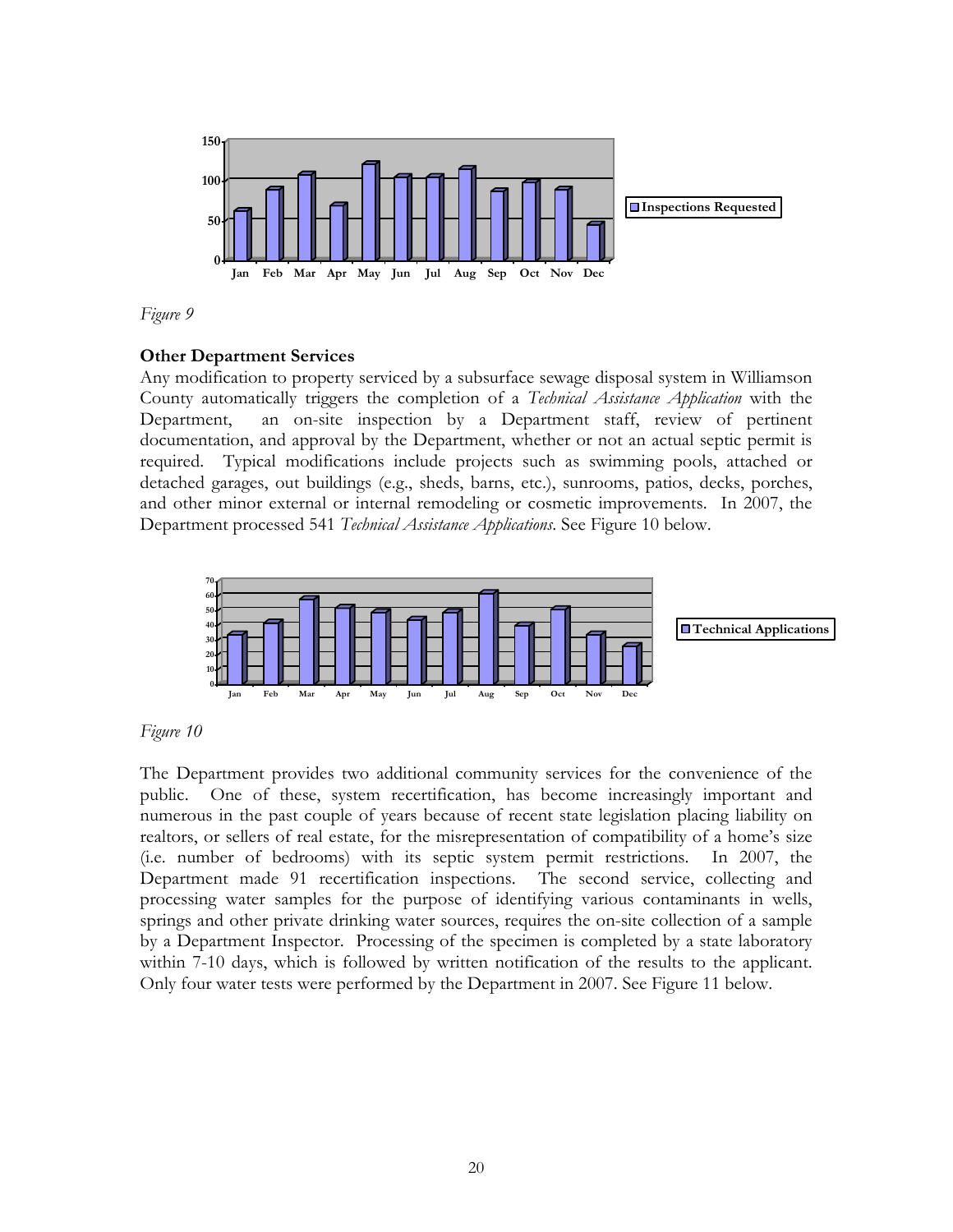

## Figure 11

# Licensing of Septic System Installers

Construction, modification, or repairs of subsurface sewage disposal systems within Williamson County may only be conducted by persons holding a valid installers license and identification card issued by the Department of Sewage Disposal Management. The Department issues three types of installer licenses: Conventional, Alternative, and Conventional and Alternative. Persons wishing to be licensed in Williamson County must:

- Obtain the corresponding licenses through the Tennessee Department of Environment and Conservation, Division of Ground Water Protection;
- Provide a Letter of Credit or Surety Bond;
- Pay an annual license fee;
- Demonstrate thorough knowledge and understanding of the Department's Regulations Governing On-Site Sewage Disposal Systems;
- Successfully complete a probationary period under the direct supervision of the Department.

Installers must renew their licenses with TDEC-GWP and the Department annually. In 2007, the Department issued 29 installer licenses, twenty of which were Conventional and Alternative, one Alternative only, and eight Conventional only. See Figure 12 below.



Figure 12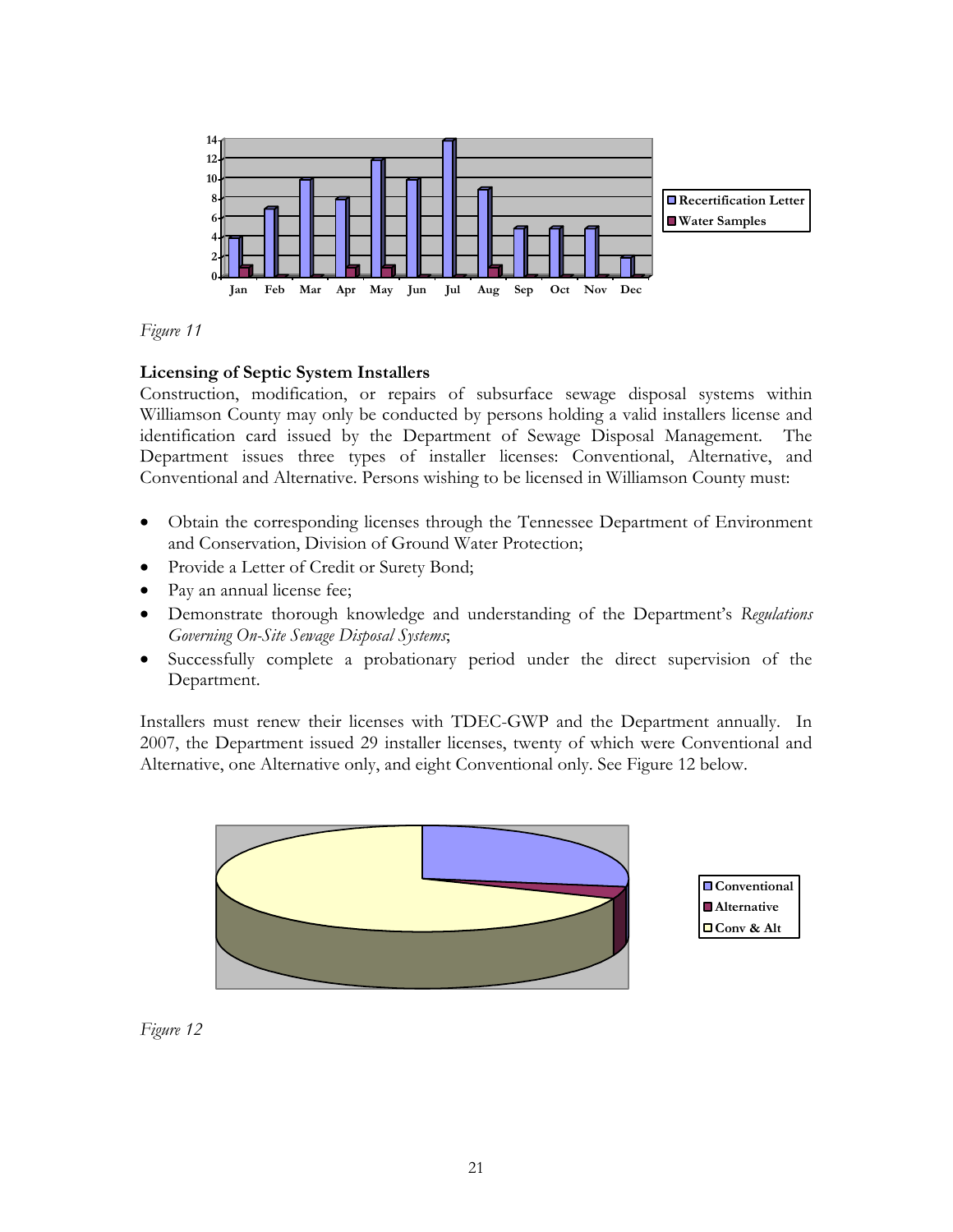## Pumpers

The Department has regulatory authority over all septic tank pumping contractors conducting business in Williamson County. This includes the permitting of individuals allowed to conduct such operations as well as oversight to ensure the proper disposal of all collected septage. Although the Department does not require a separate County license for pumping contractors to operate in Williamson County, they are required to provide the Department with a valid copy of their state Septic Tank Pumper Permit issued by the TDEC-GWP. Additionally, they are required to file with the Department a valid copy of their Wastewater Discharge Permit for Wastewater Haulers with a wastewater treatment facility approved by the State of Tennessee, Department of Environment and Conservation, Division of Water Pollution Control.

#### Miscellaneous

The Department also has regulatory authority over all product and technology approvals proposed for use in conjunction with on-site wastewater systems in Williamson County. Department staff review such proposals on an individual, case-by-case basis.

## Department Re-structure

The year 2007 brought significant change to the Department of Sewage Disposal Management. Since the Department's inception via a contract with the Tennessee Department of Environment and Conservation on January 1, 1993, it had been a stand-alone department within the County. The Department director reported directly to the County Mayor and the County Board of Health. In May of 2007, the County implemented a major re-organization process integrating the Department into the Department of Community Development. As such, the Department of Sewage Disposal Management now operates as one of the five separate departments under the Community Development umbrella and the direction of the Community Development Director.

In addition to this organizational change, the Department also experienced personnel restructuring, the most significant of which involved the leadership of the Department. As a part of this re-organization, Brian Corwin was promoted from Assistant Director and Design Reviewer to Interim Director. In mid-January, 2008, he was officially promoted to Department Director.

## Technology Initiatives

The Department continually evaluates its processes and procedures, and investigates opportunities to upgrade its technology for improved efficiency and effectiveness. In 2007, funding was procured to purchase and implement the technology required to update internal needs, and an opportunity to participate in an inter-departmental technology initiative was embraced.

Sewage Disposal Management, along with all other departments under the Community Development umbrella, took part in the design, testing, and initial roll-out of *Laserfiche*, an innovative work-flow and document storage program. Stage I of the roll-out transformed the multi-departmental approval process from a bi-weekly interdepartmental meeting format to a real-time, progressive electronic review, dramatically reducing the processing time for projects from application to approval.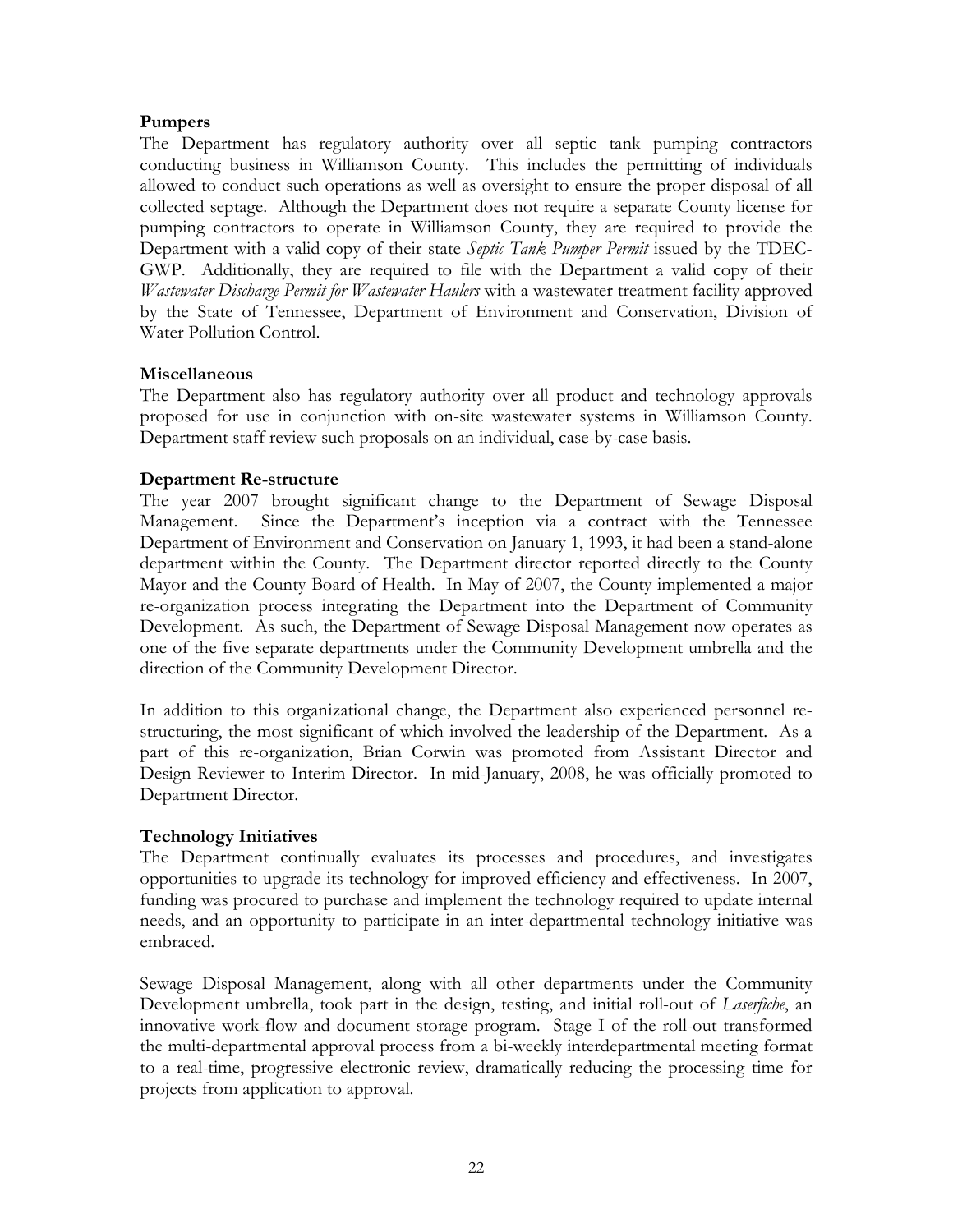An additional feature of *Laserfiche*, the ability to electronically store documents, will enable the Department to implement an effective records retention policy and eventually alleviate the struggle with storage of the voluminous number of records related to existing and newly created properties. To begin archiving documents electronically, high-speed, sophisticated scanning equipment, which will accommodate various paper formats, is required. During the 2007-2008 budget process, the Department was able to procure monies for the purchase of this type of scanning equipment. Although not completed, the Department has begun the process of purchasing and implementing said equipment.

The Department is also in the process of implementing global positioning system (GPS) units for various field activities. GPS is a crucial tool for professionals who make decisions on matters that are spatially related. A fundamental concept behind GPS is that spatial data can be collected and stored (in an electronic format) indefinitely. It is a system that will allow the Department to gather information in the field so that more informed management and regulatory decisions can be made in a timely fashion and with a large degree of certainty. Additionally it will enable the Department to keep accurate electronic records of systems that are being installed, as well as where soil investigations are being performed when making suitability decisions. Since a permanent electronic record is made, when needed, these features can be reestablished so that management decisions can be made in an efficient manner.

In addition to the actual GPS units, specialized computer software is required to view and manipulate the field collected data. AutoCAD (Computer Aided Drafting) software can be used to accomplish this goal. With the use of AutoCAD, computer upgrades to run the software and special plotters to print the output drawings are needed. During the 2007-2008 budget process, the Department was able to obtain funding for the purchase of several handheld GPS instruments, the supporting AutoCAD software, new plotting equipment, computer upgrades, and for staff training courses. Although not completed, the Department has begun the process of purchasing the equipment and implementing the endeavor.

Finally, the Department is in the midst of making technological advances to our internal bookkeeping and accounting processes and procedures. In order to streamline current processes and increase efficiency, the Department pursued and identified a software solution which will piggyback onto the current County accounting software. The add-on will provide the Department with its own software package which will meet our specific accounting needs for receipting, billing, record keeping, and report writing, and which will meet the auditors' security requirements. Again, during last year's budget process, the Department was able to secure funding for the purchase and implementation of this receipting software. While not yet fully implemented, the Department is currently in the process of obtaining and installing it.

## Commendations

In 2007, several Department employees reached goals, participated in activities, and received industry recognition worthy of acknowledgement.

Jennifer Yocom, fulfilled the two-year internship required by TDEC-GWP, passed both the written and field exams, and received their approval status as a soil consultant. As such, she was promoted by the Department to a Soil Scientist from a Soil Scientist Technician.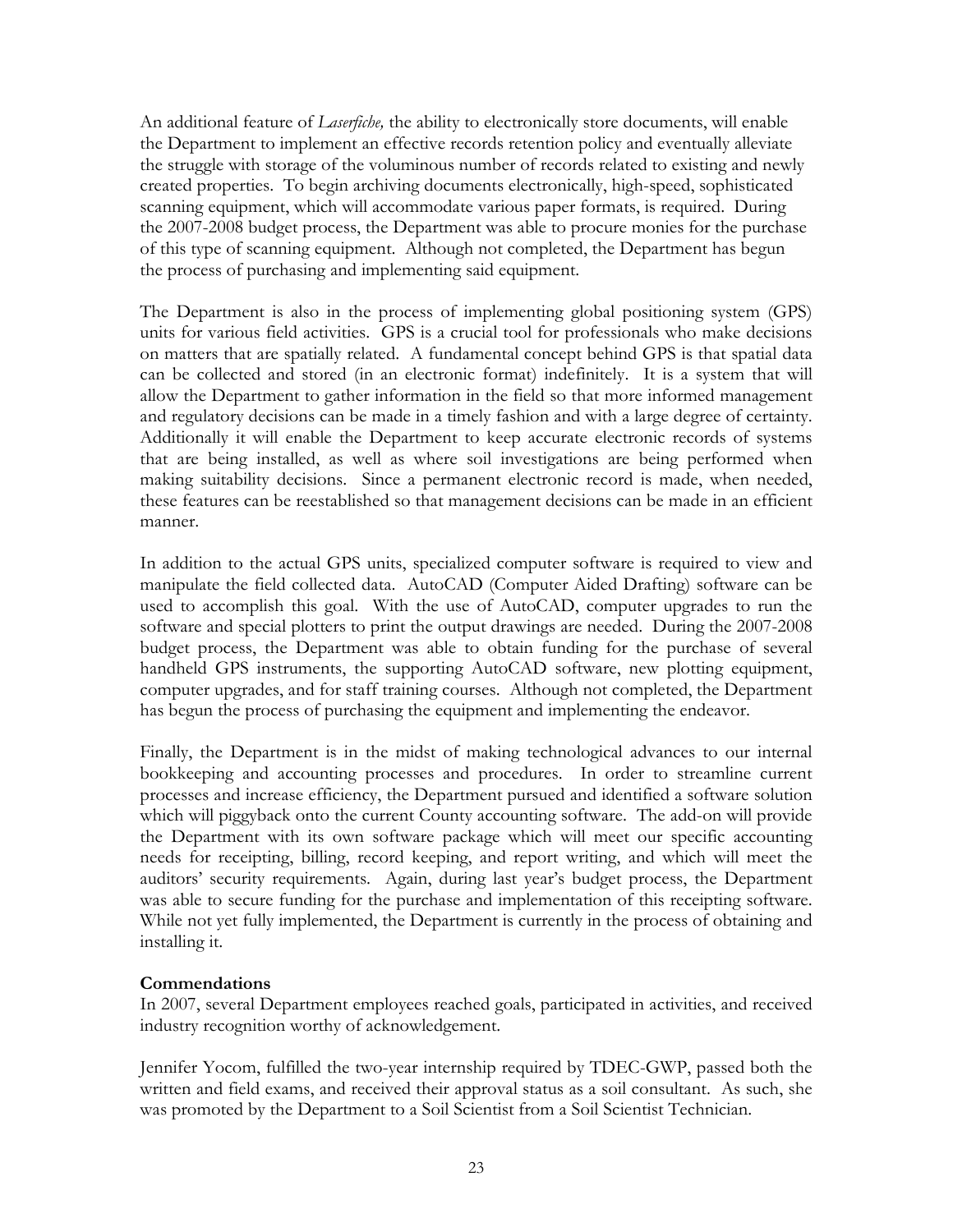Kevin Raley was elected to serve as Southeast Region Representative to the National Society of Consulting Soil Scientists Board of Directors. Additionally, he was elected to serve as Secretary of the Soil Science Association of Tennessee.

Brian K. Corwin, continued to serve as Treasurer on the Tennessee On-Site Wastewater Association (TOWA) Board of Directors. This is his eighth consecutive year serving on the TOWA board, with past positions including Secretary, President and Regulator Representative. Brian also fulfilled his second stint as guest lecturer for the Florida On-Site Wastewater Association's continuing education programs for Florida septic system contractors. In addition, he was invited to present his Fixed Film Pretreatment of Winery Wastewater Using BioCOIR article at the American Society of Agricultural and Biological Engineer's Eleventh National Symposium on Individual and Small Community Sewage Systems in Warwick, Rhode Island.

## Department Goals for 2007

The Department of Sewage Disposal Management has established a number of goals for the upcoming year. Chief among these is the continued evaluation of the internal organizational structure of the Department as well as finalizing the implementation of the technology initiatives previously described. Additionally, the Department plans to review and update current practices and procedures with the focus on customer service and public relations. Among these efforts will be the development of various guidelines and handouts to aid the public through the assorted approval processes involving the Department. All of these efforts are part of an on-going process with the overall goal of streamlining not only our internal department processes but, also our shared inter-departmental Community Development processes to provide better, more efficient customer services to the general public.

Another goal for the upcoming year is to develop and implement a records retention policy. Although this sounds simple, it will actually be a monumental task. There are certain laws and regulations which must be followed with regard to the archiving and disposal of various government documents and records. Due to the ever decreasing storage space for paper records and files, coupled with the implementation of new electronic storage technology, this issue is rapidly becoming a priority.

The current Departmental Regulations have now been in place for over seven years. During that time only a few minor edits and revisions have been made. There are numerous areas of the Regulations in need of revisions and adjustments. Some of these are minor while some may be more involved. Over the next year the Department plans to identify and address any immediate needs associated with the Regulations with the future intentions of make it more of a "working" document with ongoing annual reviews and revisions.

Finally, in the upcoming year, the Department pledges to continue its core work of administering the County's Regulations Governing On-Site Sewage Disposal Systems in a thorough and equitable manner in order to protect the health and well being of the public, the groundwater and surface water resources, and the quality of the environment of Williamson County. Additionally, the Department staff will strive to improve technology, procedures,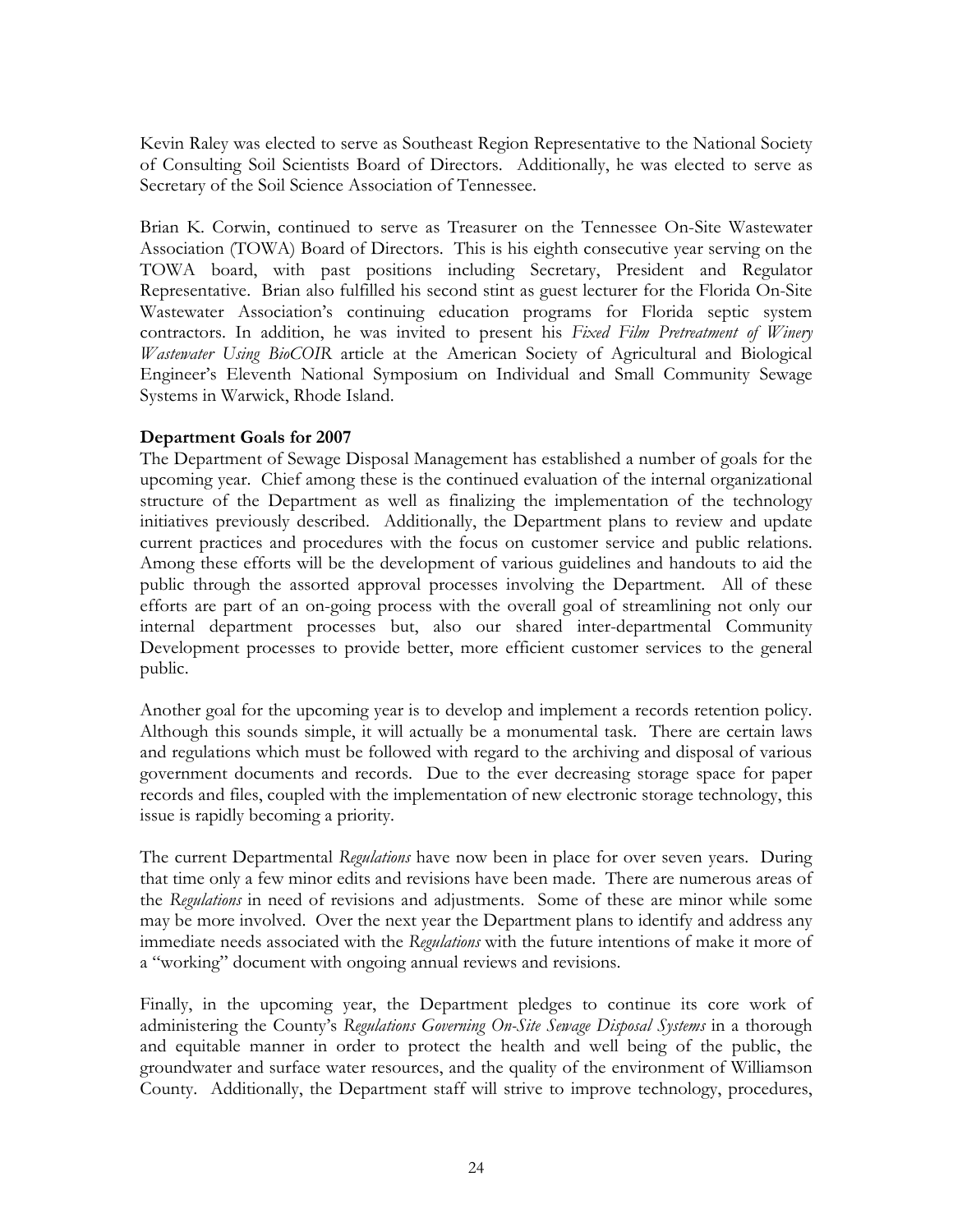and services, to ensure processing of septic system related projects is a timely and pleasant experience for its customers.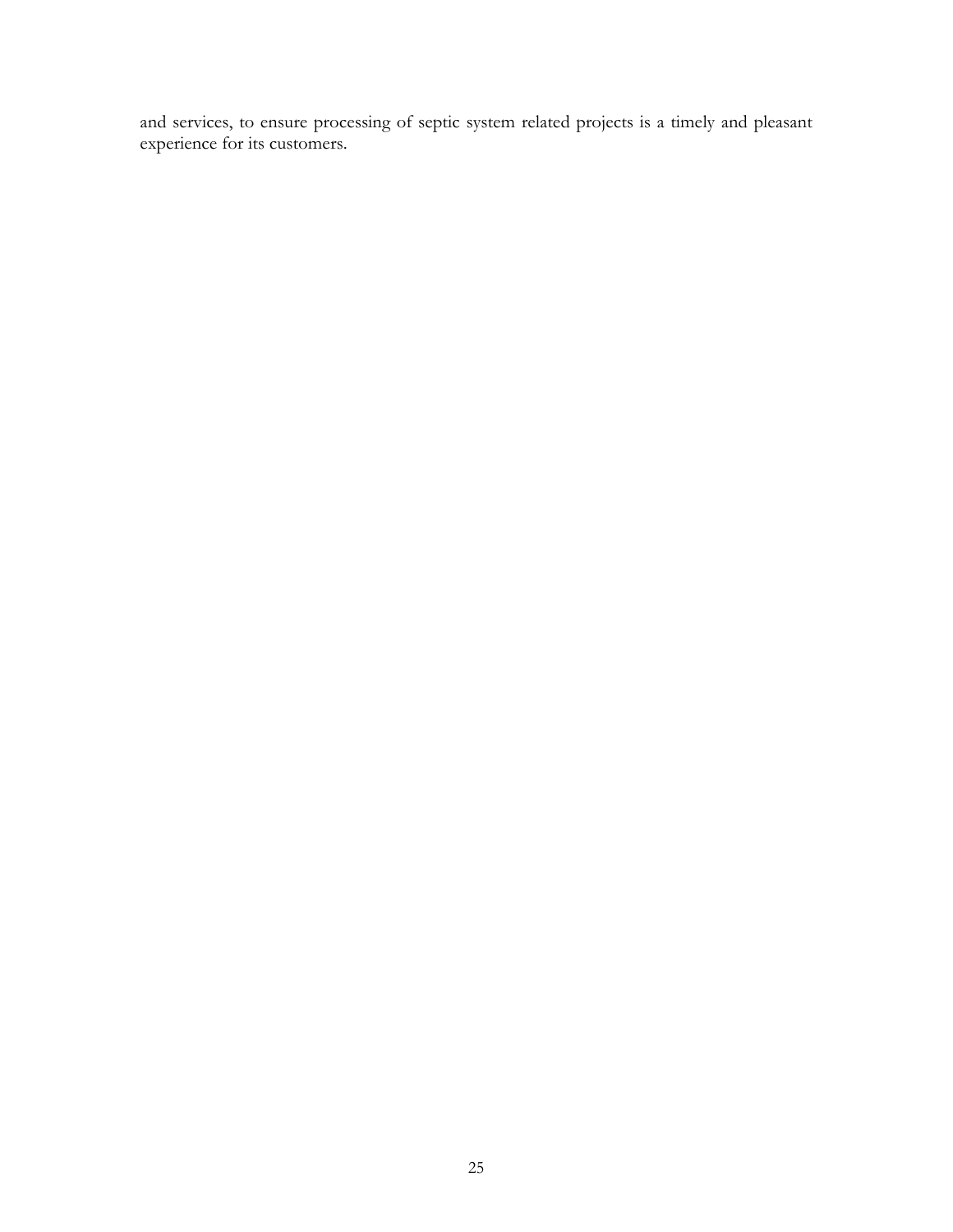# Building Codes

#### Introduction

Serving an integral role in the development of Williamson County, the Department of Building Codes insures that all construction within the un-incorporated areas of the County and the Town of Thompson Station meets current building codes adopted by the Board of Commissioners.

#### **Organization**

Grouped under Community Development with Codes Compliance, Engineering, Sewage Disposal, Planning, the Building Codes Department is directed by Mark McMillen. He is assisted in the field by Inspectors George King, Alonzo Walker, Kevin Adair, and Randy King has been recently added as a liaison between the public and other Departments. Office assistance is provided by Lisa Hobgood and Bonnie Crutcher.



## Building Permits

Williamson County continues to grow at a strong rate. Much growth has occurred in the southern part of the County as well as the northeast near Nolensville. We continue to see growth in much of the County, even with annexation the total number of permits increased by 30. The total number of permits in 2007 was 781 with a total valuation of \$187,000,000.00 (including 322 permits for new construction having a total valuation of \$157,000,000.00) which generated an excess of 4,647 inspections that were performed. Total permits for 2006 were 865 with a total valuation of just over \$241,000,000.00 (including 448 permits for new construction having a total valuation of \$171,000,000.00). The following chart indicates the number of permits and valuation for the past four years issued in all categories for which permits are issued within the County. See Figures 13 and 14 below.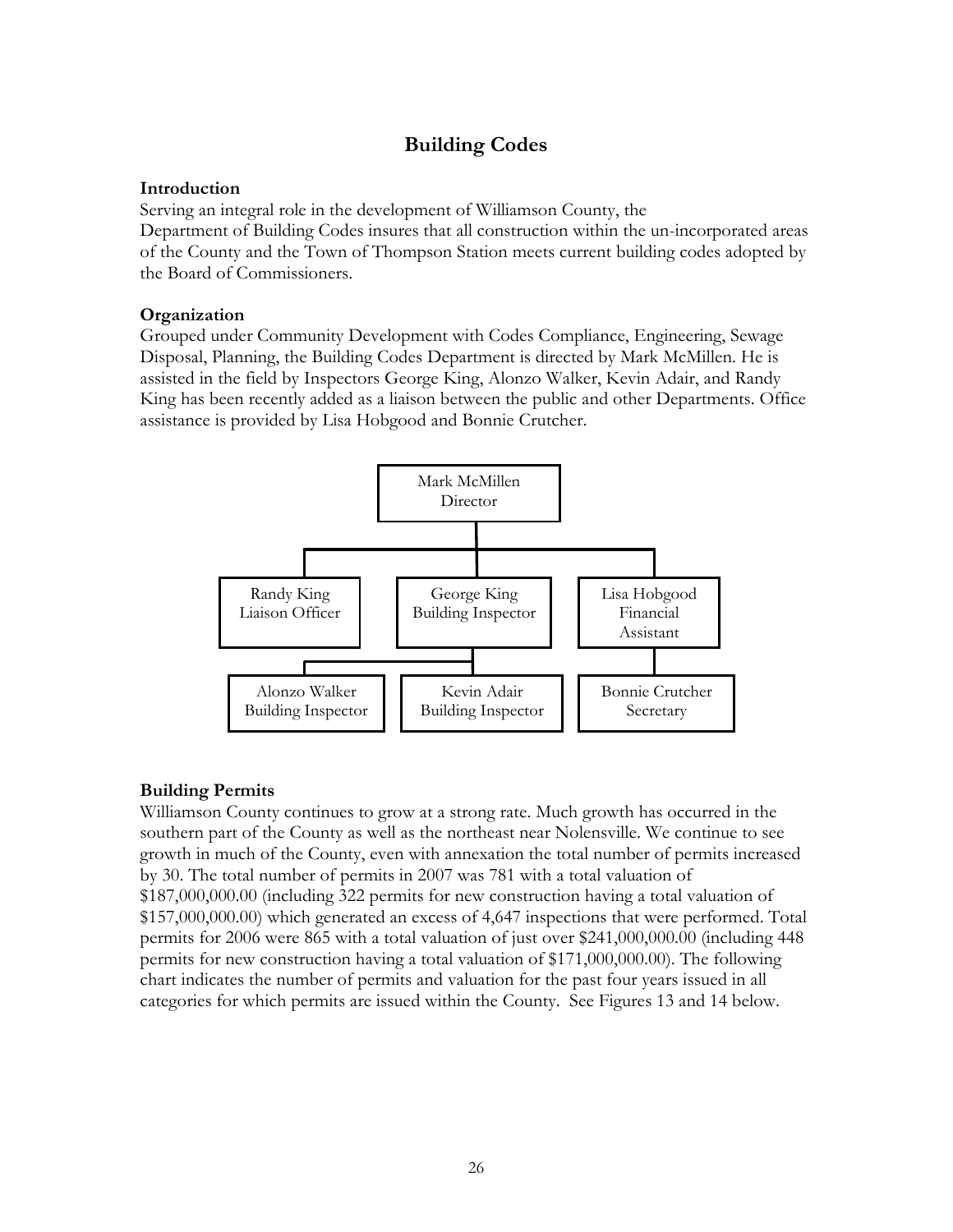

Figure 13



Figure 14

# Adequate Facilities Tax

Officially referred to as Privilege Tax, this tax is assessed on new residential and commercial structures to offset the cost of growth on the County's infrastructure. Building Codes has the responsibility of assessing and collecting this tax for both the unincorporated area of the county as well as for the cities of Brentwood, Franklin, Nolensville and Spring Hill. These funds, once collected, are deposited with the County Trustee.

Effective July 1, 2007 the County Board of Commissioners enacted a new "Adequate Facilities Tax" (AFT) in schools. This additional \$1.00 per square foot is devoted solely to construction of new schools and is collected on new residential structures only.

All new County residential construction is assessed at \$2.00 per square foot, including areas that may be completed at a later date. Areas not included are unfinished basements, garages, carports, porches and accessory structures. All County commercial structures under roof are computed at 34 cents per square foot. This includes areas such as bank drive thru, covered service station islands and material storage areas. City residential construction is also assessed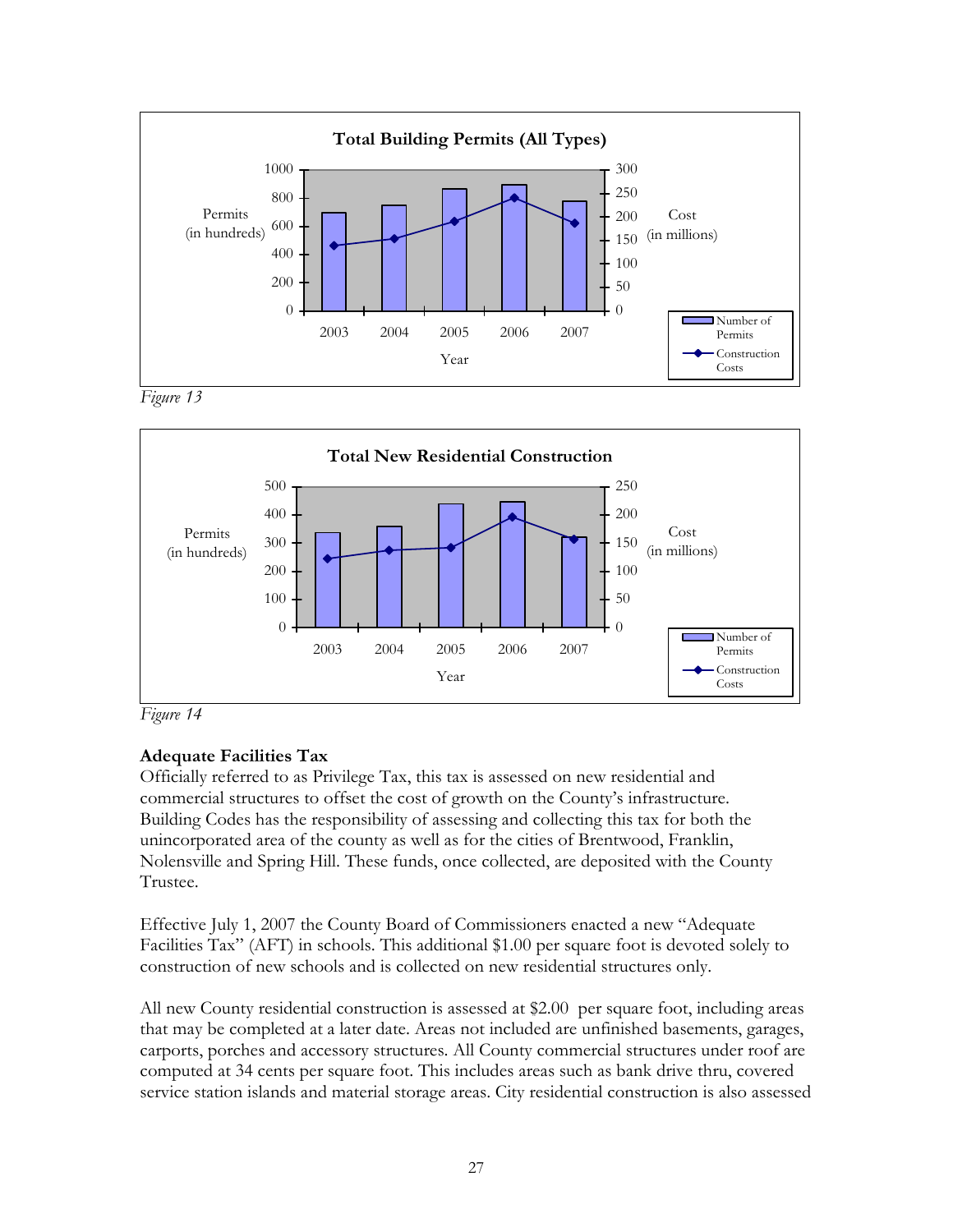at \$1.00 per square foot. The distributions of residential and commercial revenues are listed in Table 4, and Figures 15 and 16 below.

| County Residential<br>Revenue Distribution        |                                        | Commercial<br>Revenue Distribution |                  | City Residential<br>Revenue Distribution |                  |  |
|---------------------------------------------------|----------------------------------------|------------------------------------|------------------|------------------------------------------|------------------|--|
| Purpose                                           | Amount                                 | Purpose                            | Amount           | Purpose                                  | Amount           |  |
| Schools*<br>Roads<br>Parks/Rec<br>Fire Protection | \$0.70<br>\$0.20<br>\$0.08<br>\$0.02\$ | Roads<br>Fire Protection           | \$0.30<br>\$0.04 | $Schools*$<br>Parks/Rec                  | \$0.92<br>\$0.08 |  |

\*Does not include \$1.00 per square foot new Adequate Facilities Tax (AFT).

Table 4



Figure 15



Figure 16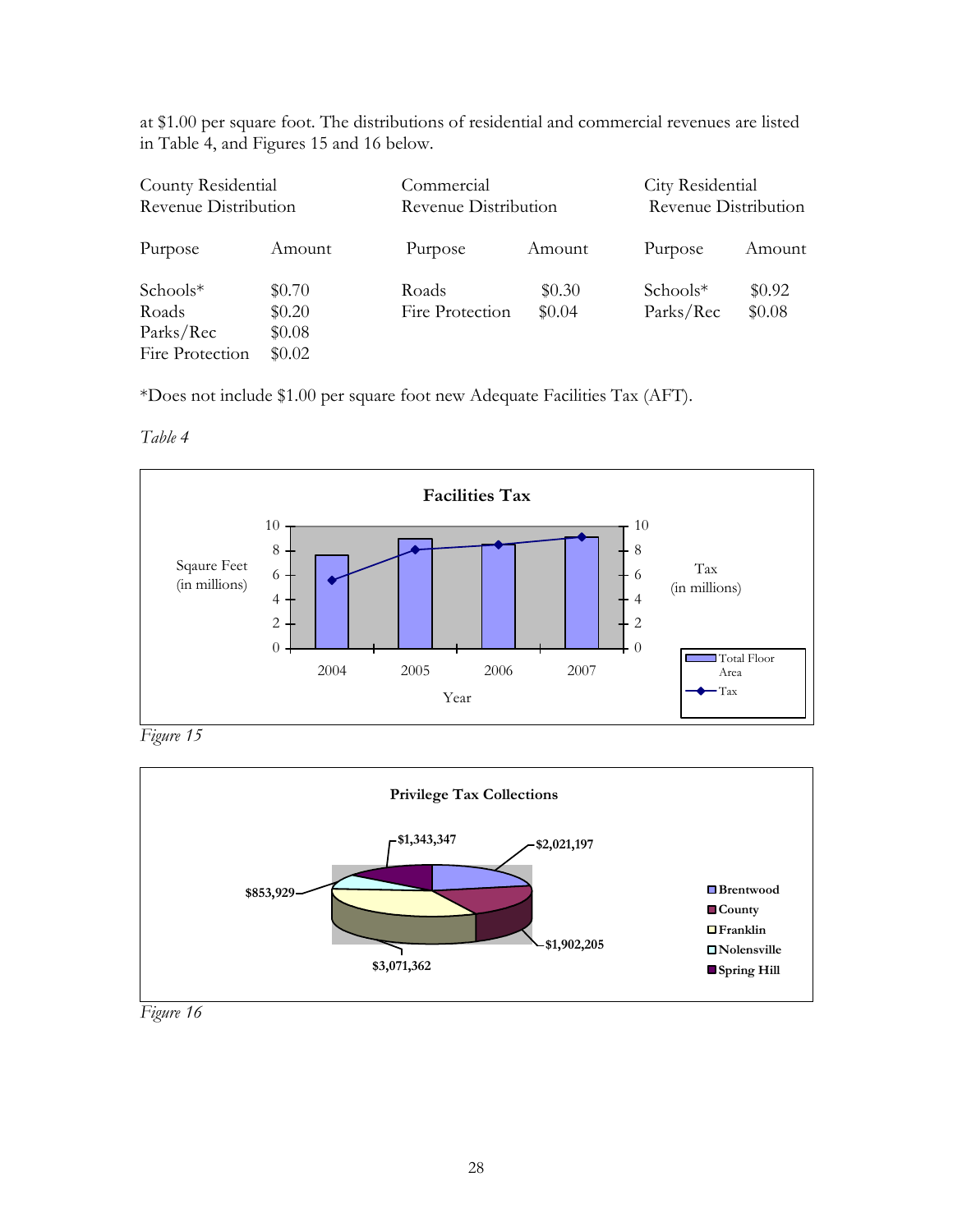#### Analysis

Continued growth of residential and commercial construction activity in Williamson County is anticipated for 2008. Building Codes will endeavor to ensure the quality of construction of both residential and commercial while meeting these demands.

#### Department Goals for 2008

In the year 2008, the Building Codes Department will strive to achieve better communications with contractors regarding the current building codes to develop better quality homes and insure public safety. In an effort to be more consistent with enforcement of codes we have adopted the 2006 version of the International Code.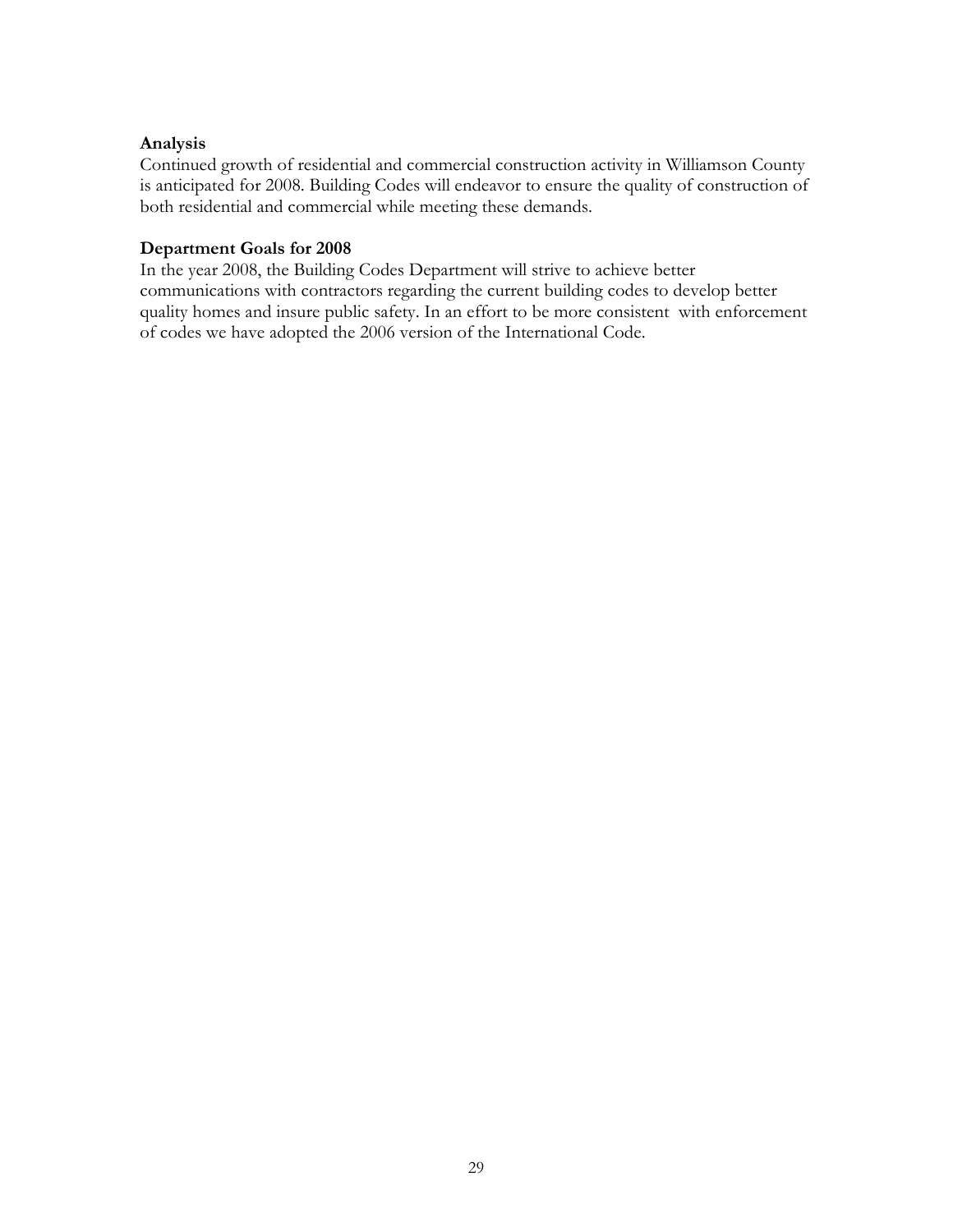# Codes Compliance

#### Introduction

Codes Compliance plays an integral role in maintaining the quality of life in Williamson County, assisting developers and the general public negotiating zoning and other regulations to the mutual benefit of both. This department is responsible for support of the Board of Zoning Appeals and other boards for the routine processes of administering and interpreting the Zoning Ordinance, Subdivision Regulations and Flood Plain Regulations, and for specific research as the need arises. Codes Compliance is the enforcement branch of the Community Development Office. Please see Tables 4 and 5 for this years activity.

Codes Compliance is located on the 4th floor of the Administrative Complex, along with the Building Codes, Planning and Engineering Departments. Codes Compliance activities are directed by Lee Sanders, Codes Director, who is assisted by Linda Hodges, Michelle Jackson and Brenda Midgett.

| Board of Zoning Appeals Cases For | Total<br>2003 | Total<br>2004 | Total<br>2005 | Total<br>2006  | Total<br>2007 |
|-----------------------------------|---------------|---------------|---------------|----------------|---------------|
| Total Agenda Items                | 26            | 26            | 23            | 16             | 26            |
| Variances                         | 10            | 14            | 13            | 9              | 8             |
| Appeals                           | $\theta$      | 1             | 2             | 2              |               |
| Special Uses                      | 9             | $\Omega$      | 7             | $\mathfrak{D}$ | 8             |
| Other                             | 6             | 1             | $\Omega$      | $\overline{2}$ | 6             |

Table 4

Special Uses By Category

| Mobile Home as Temporary Residence |           |           | 2 |  |
|------------------------------------|-----------|-----------|---|--|
| <b>Accessory Dwelling</b>          |           |           |   |  |
| Farm Employee Housing              |           |           |   |  |
| Communications Tower               |           |           |   |  |
| Events of Public Interest          | <b>NA</b> | <b>NA</b> |   |  |
| Family or Adult Day Care           |           |           |   |  |

Table 5

Board of Zoning Appeals Members for 2007 Dave Ausbrooks - Chairman Ed Jaggers - Vice Chairman Steve Wherley - Secretary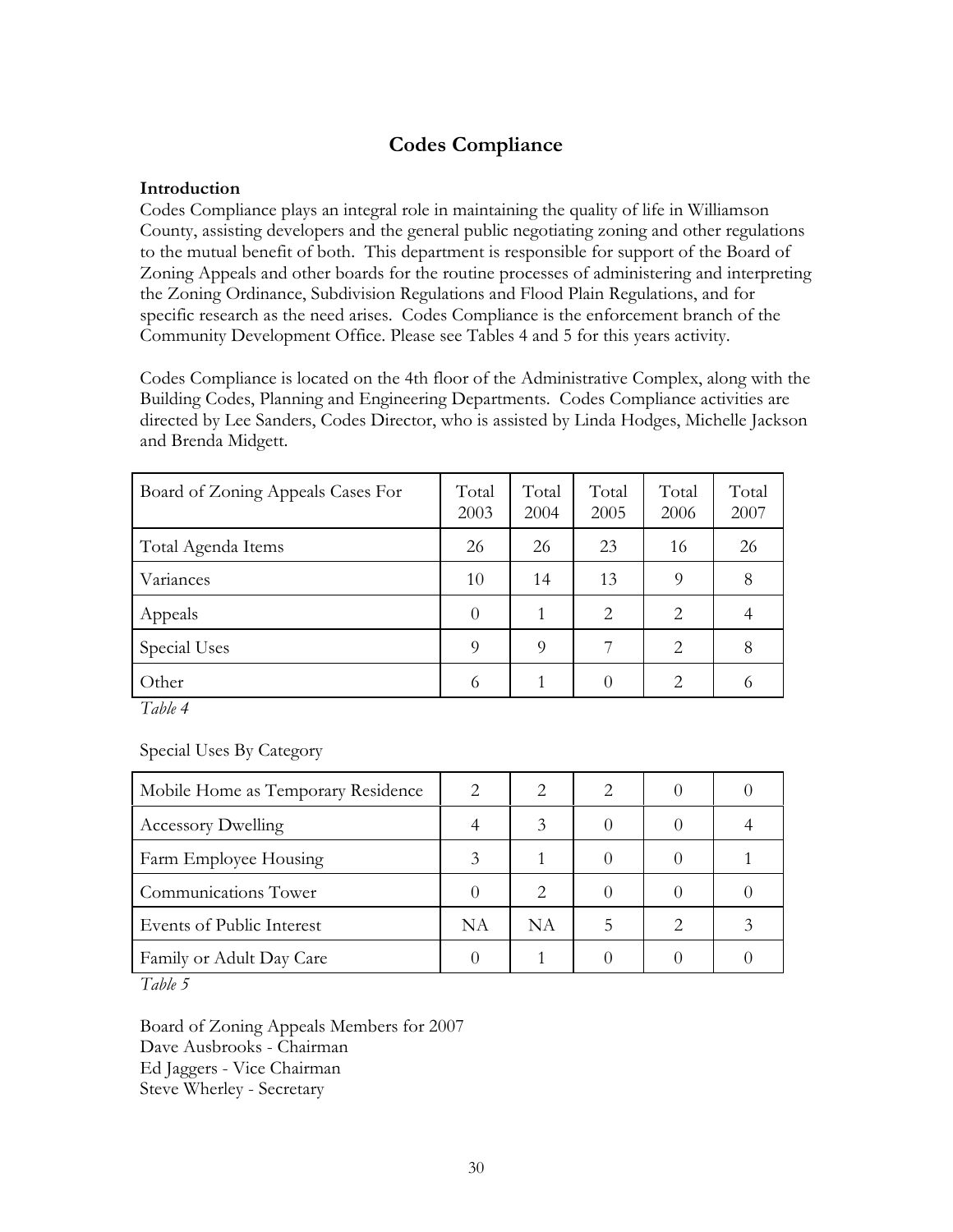Don Crohan - Representing the Planning Commission Sue Workman - Regular Member

#### Inspections

The Codes Compliance Department is also responsible for numerous inspections and related enforcement. Some of these inspections are based on building permit activity and some are initiated from complaints received from the public. Compliance inspectors are expected to initiate inspections of violations and non-permitted construction as they patrol the county. See Table 6 below.

| Activity                                               | 2003           | 2004      | 2005      | 2006 | 2007   |
|--------------------------------------------------------|----------------|-----------|-----------|------|--------|
| Complaints Logged                                      | 199            | 218       | 198       | 209  | 215    |
| Complaints/ No Violation Cited                         | 57             | 65        | 74        | 92   | 61     |
| General Code Violations = Complaints -<br>No violation | NA             | <b>NA</b> | <b>NA</b> | 117  | 154    |
| Cases Closed This Year                                 | 168            | 177       | 205       | 195  | 197    |
| Signs Removed                                          | 369            | 388       | 341       | 351  | $123*$ |
| Sign Violation Notices                                 | 98             | 117       | 97        | 62   | 46     |
| Sign Permits                                           | 119            | 88        | 96        | 69   | 71     |
| Overgrown Lot Cases                                    | 17             | 14        | 13        | 10   | 6      |
| Overgrown Lot Inspections                              | $\overline{0}$ | $\theta$  | $\theta$  | 45   | 18     |
| Pool Permits                                           | <b>NA</b>      | <b>NA</b> | <b>NA</b> | 109  | 113    |
| Pool Fence Inspections                                 | 167            | 224       | 299       | 317  | 375    |
| Mobile Home Permits                                    | <b>NA</b>      | <b>NA</b> | <b>NA</b> | 27   | 19     |
| Mobile Home Inspections                                | 35             | 69        | 62        | 133  | 72     |
| Junk Car Cases                                         | 30             | 36        | 20        | 18   | 16     |
| Junk Car Inspections                                   | <b>NA</b>      | NA        | <b>NA</b> | 76   | 62     |
| Zoning Advisory Letters                                | 19             | 27        | 21        | 16   | 14     |
| Department Phone Calls                                 | 1686           | 1710      | 1712      | 2420 | 2344   |
| Permits Reviewed                                       | 1253           | 1343      | 1388      | 1386 | 912    |

Table 6

\* There were many signs placed in violation that were removed, but no notice was sent, either because of time limitations or inability to determine name/address of responsible party. Due to a ruling by the County Attorney in July of 2006, unpermitted off-site signs located within State road rights-of-way have been determined not to be in County